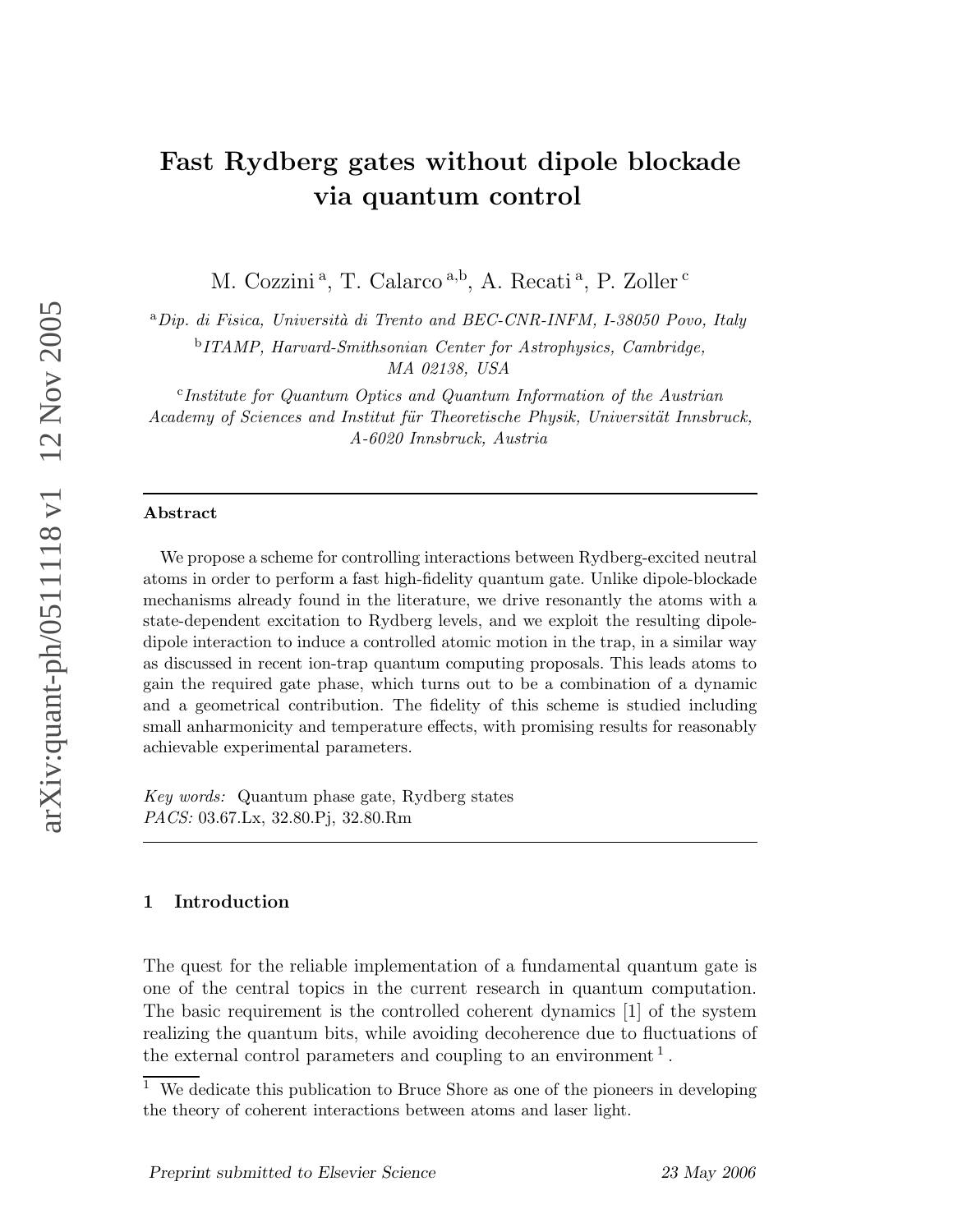In the last years, several proposals for different physical systems have appeared, ranging from trapped ions [2], photons in cavity QED [3], molecules [4], to quantum dots and Josephson Junctions [5]. A particularly attractive perspective is the possibility of using cold neutral atoms [6], whose steadily improving experimental control looks quite promising. Regarding the required logical operations, different possible universal sets of quantum gates have been devised, showing that single-qubit and two-qubit gates are sufficient to realize any N-qubit unitary operator. In this context, a widely studied fundamental gate is the two-qubit controlled-phase gate, whose truth table is given by

$$
|g\rangle|g\rangle \rightarrow e^{i\phi}|g\rangle|g\rangle
$$
  
\n
$$
|g\rangle|e\rangle \rightarrow |g\rangle|e\rangle
$$
  
\n
$$
|e\rangle|g\rangle \rightarrow |e\rangle|g\rangle
$$
  
\n
$$
|e\rangle|e\rangle \rightarrow |e\rangle|e\rangle ,
$$
  
\n(1)

where  $\phi$  is the phase and  $|g\rangle$ ,  $|e\rangle$  are the logical states. When  $\phi$  equals  $\pi$ , this gate is equivalent to a Controlled-NOT and is universal if combined with arbitrary single-qubit rotations.

An important figure of merit to evaluate a specific physical implementation is the ratio between the gate operation time and the coherence time characteristic of the system. In this sense, for a given quantum memory coherence time and gate error rate, faster gates are of course highly preferable. However, gate speed is limited by several system-specific factors, for instance by the characteristic energy scales that are present: roughly speaking, if the phase  $\phi$  in Eq. (1) is produced by a state-dependent energy shift  $\Delta E$ , the time it takes for a phase  $\pi$  to be accumulated has to be of the order of  $\Delta E^{-1}$ .

In trapped atomic systems the relevant energy scales are the frequency of the trapping itself (which can hardly exceed, say, a few hundred kHz) and the energy of atom-atom interactions. This has led to several theoretical explorations towards employing stronger interactions like dipole-dipole forces between Rydberg-excited atoms [7] or molecular interactions giving rise to Feshbach resonances [8]. The main issue to be dealt with in this case is that strong interactions tend to perturb significantly the trapped-atom dynamics, thereby representing a potential source of errors. Ways around this problem depend again on the specific feature of the system under consideration. For instance, putting Rydberg atoms in a sufficiently stable and intense static electric field, a dipole-blockade mechanism can arise that shifts the two-atom interacting state out of resonance from single-atom exciting lasers [9,10]. In this case, a two-qubit gate can be performed without ever switching on the dipole-dipole interaction, thereby avoiding decoherence due to entanglement of the qubit with the motion.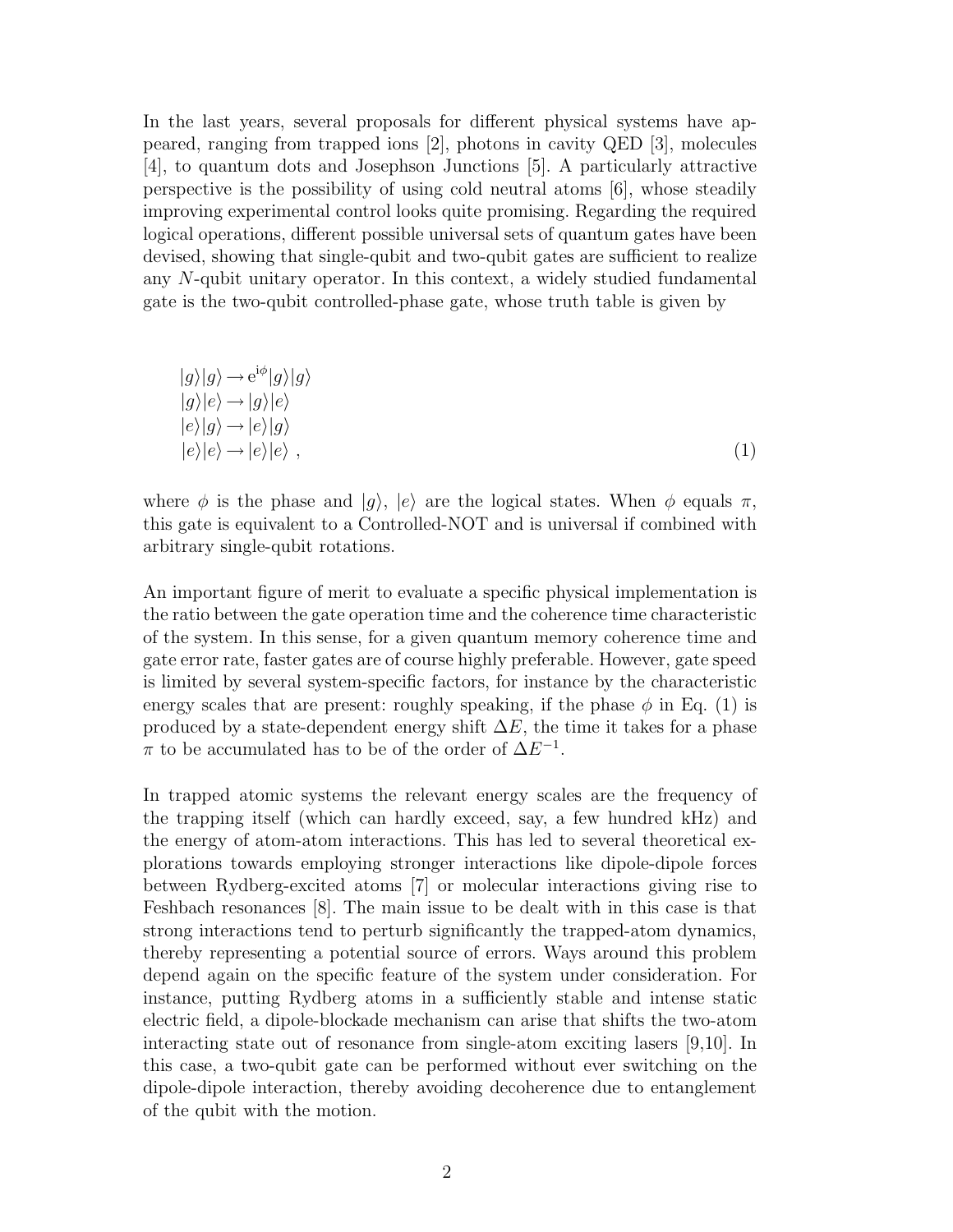An alternative way to overcome trap-limited gate time scales is to employ quantum control techniques, as originally proposed in the context of ion-trap quantum gates in [11]. In this approach, the gate phase is not directly or indirectly obtained from a state-selective energy shift due to interaction, but rather by driving the two-particle system on a closed path in phase space, whose final result is to bring it back to its original state, while at the same time imprinting on it the desired phase.

The present paper represents an application of these methods, developed in [11,12] for trapped ions, to the case of Rydberg-excited atoms already discussed in [7]. The use of quantum control techniques allows for exploiting the strong perturbation due to dipole-dipole interaction as a means for driving the system into the goal state with a high fidelity that does not depend, to a good approximation, on the initial motional state of both atoms inside the trap, and in a time that is a fraction of the trap period. Moreover, since the phase is not accumulated as a result of some interaction-induced energy shift as discussed above, the atoms are not required to remain in the interacting state for the whole duration of the gate, but just during much shorter times as needed for imparting the "kicks" which drive their motion. In this way the effect of decoherence due to spontaneous emission from the highly excited Rydberg states is further reduced.

A generic quantum computation requires in principle the ability to perform more complex sequences of two-qubit gates between any pair of qubits. To achieve this, one will need to move atoms between different locations in the quantum register. Thus the overall speed of a complete quantum computation in general will be basically limited by the time needed to transport the atoms close to one another before performing each actual gate operation on the desired qubit pairs. This limitation affects all quantum computing implementations based on atomic (or ionic) systems. However, it can be partially overcome by applying quantum control techniques to the transport process [13]. In addition, individual addressing, which is still an issue in present experiments, is not needed at the level of a two-qubit gate within the protocol proposed here, and therefore atoms can be kept during the gate at a shorter distance than required in other schemes by single-atom laser diffraction-limited addressability. Thus atom transport would only be required for two-qubit gates involving non-neighboring qubits, and it may be employed as well whenever a gate on a single qubit is needed during the computation, to single it out by moving it away from the other qubits.

The structure of the paper is as follows. In Sec. II we introduce in general terms the simple control procedure we plan to apply to the system for this purpose; in Sec. III we describe the physical model for the implementation of the control pulses with dipole-interacting atomic systems and discuss experimental parameters; and in Sec. IV we analyze quantitatively the obtainable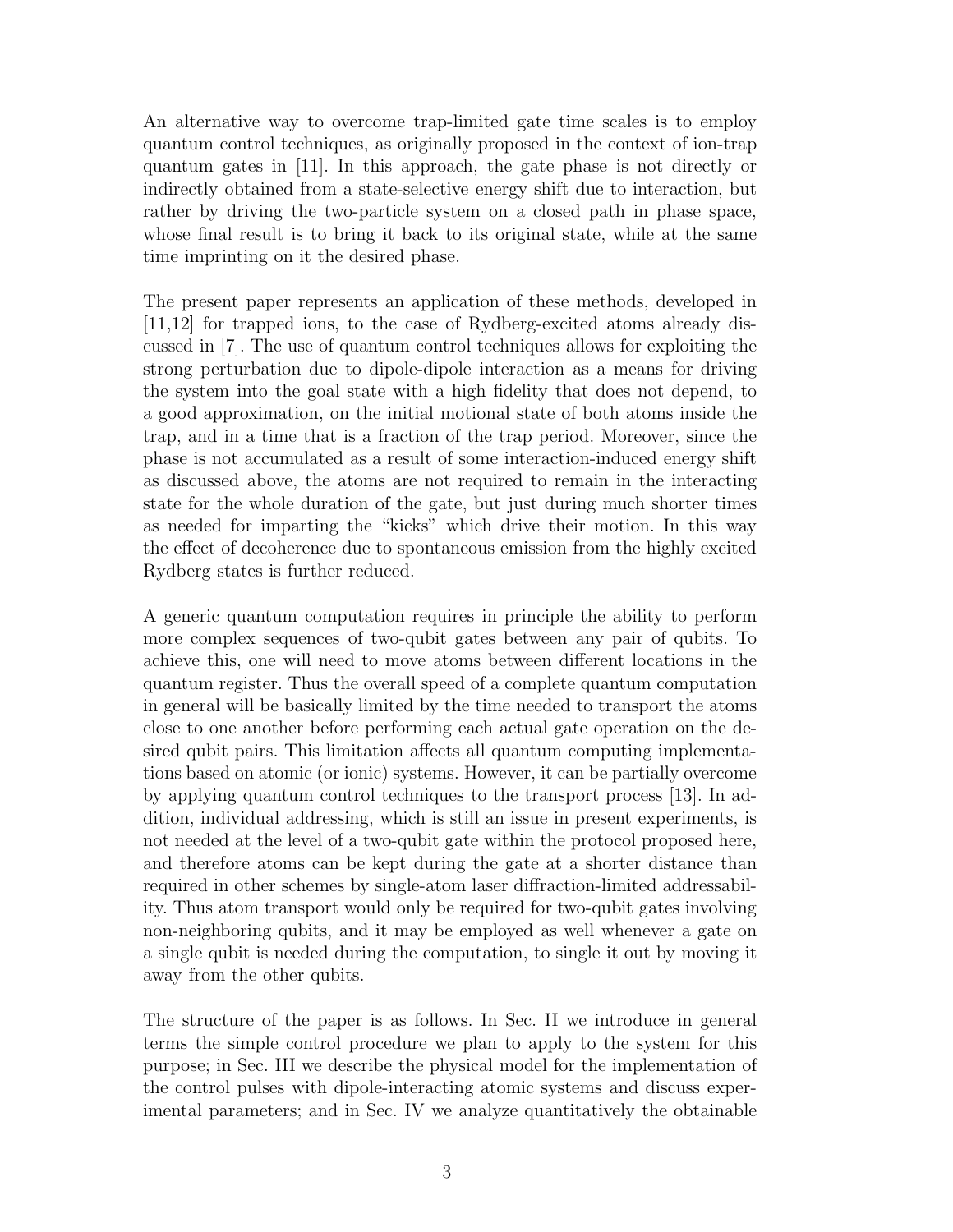

Fig. 1. Phase space trajectory of a simple kick protocol: a) usual reference frame; b) rotating reference frame. The harmonic oscillator ground state is first given a positive momentum  $p_1 = \sqrt{2}\tilde{p}_1$ ; then it is left evolve in the pure harmonic oscillator potential for a time  $\theta$  (in harmonic oscillator units), and hence kicked again by a negative momentum  $p_2 = \sqrt{2}\tilde{p}_2 = -2p_1 \cos(\theta)$ . The purely harmonic evolution time  $\theta$  corresponds to the angle shown in the figure. The final kick, which brings the system back to the initial coherent state, has the same intensity  $p_1$  as the first one.

fidelity, before drawing our conclusions in Sec. V.

# 2 Control scheme

We begin by discussing a possible 'kick' scheme to manipulate the system phase while bringing the atoms back to the initial motional state, in the spirit of Ref. [11]. Although in the next sections we will adapt this protocol to our particular configuration, we point out that this scheme is applicable to quite general systems. In this section, the 'system' is simply given by a single particle in a one-dimensional harmonic potential, corresponding in the following to the relative motion of the two atoms.

The basic idea is to lead the system along a closed path in the oscillator phase space by taking advantage of the momentum shifts – the so-called kicks – induced by some external force. The simplest possible protocol, i.e., that requiring the minimal number of kicks, is illustrated in Fig. 1 for the special case of the oscillator ground state. This scheme, as far as the kicks are ideal shifts (see the impulse approximation discussed in the next section), has the remarkable advantage of being independent of the initial state.

We consider the unitary phase space displacement operator  $D(\alpha) = e^{\alpha \hat{a}^{\dagger} - \alpha^* \hat{a}}$ , where  $\hat{a}^{\dagger}$  and  $\hat{a}$  are respectively the creation and annihilation operators of the harmonic oscillator and dimensionless units are used<sup>2</sup>. With this formalism, a kick of momentum p is simply given by  $e^{ip\hat{x}} = D(i\tilde{p})$ , where  $\tilde{p} = p/\sqrt{2}$  is a

<sup>&</sup>lt;sup>2</sup> We recall that  $D(\alpha)|0\rangle = |\alpha\rangle$ , where  $|0\rangle$  is the oscillator ground state and the coherent state  $|\alpha\rangle$  is an eigenstate of the annihilation operator  $\hat{a}|\alpha\rangle = \alpha|\alpha\rangle$ .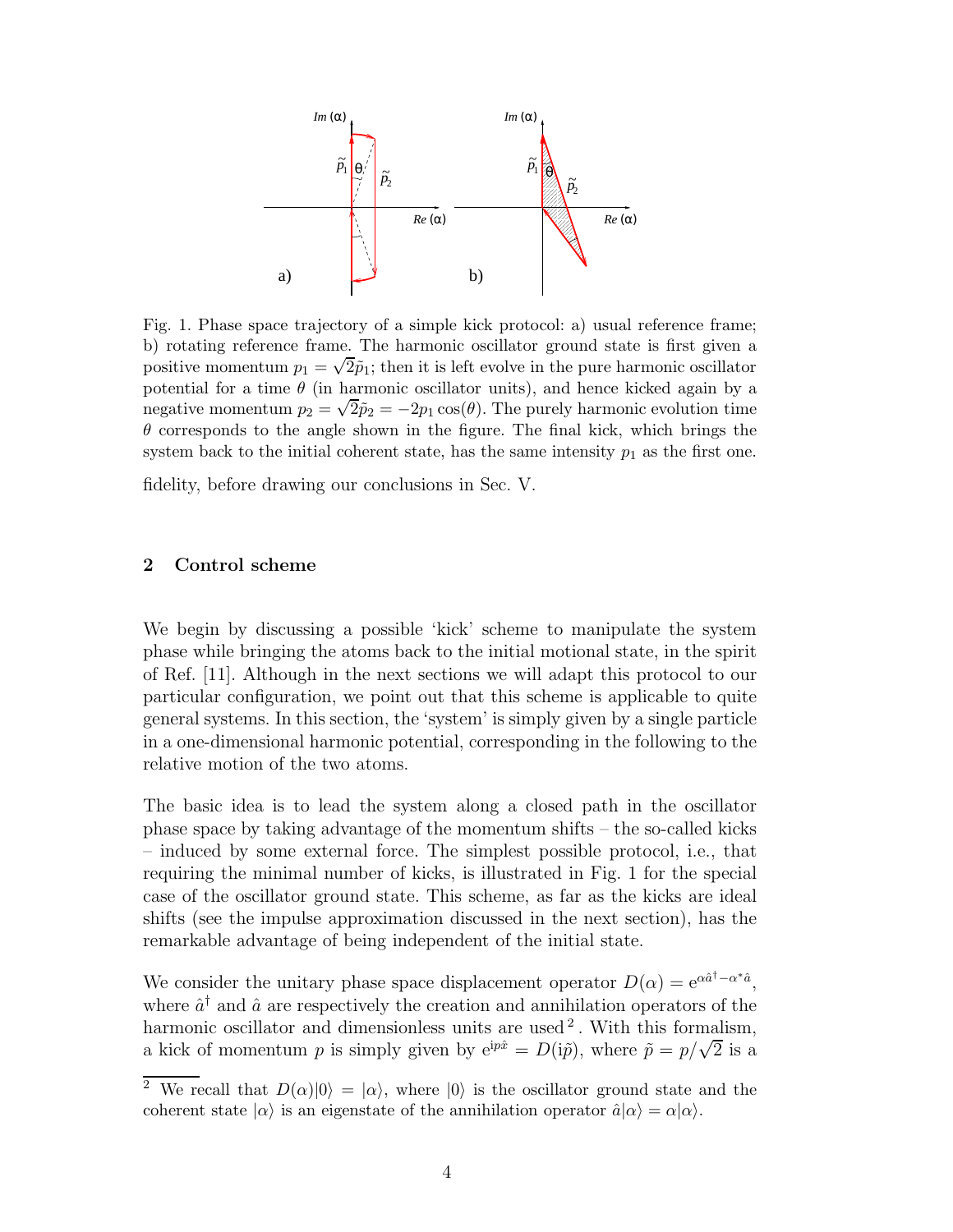real number and  $\hat{x} = (\hat{a} + \hat{a}^{\dagger})/\sqrt{2}$  is the position operator. The protocol shown in Fig. 1 is a sequence of three kicks alternated by free harmonic evolution, the latter being governed by the harmonic time evolution operator  $U_{\text{ho}}(t) =$  $e^{-i(\hat{a}^{\dagger}\hat{a}+1/2)t}$ . By using the well known relations  $D(\alpha)D(\beta) = D(\alpha+\beta)e^{i\text{Im}(\alpha\beta^*)t}$ and  $U_{\text{ho}}(t)D(\alpha) = D(e^{-it}\alpha)U_{\text{ho}}(t)$ , one can easily rewrite the kick operator  $G = D(i\tilde{p}_3)U_{\text{ho}}(\theta_2)D(-i\tilde{p}_2)U_{\text{ho}}(\theta_1)D(i\tilde{p}_1)$  in the form

$$
G = U_{\text{ho}}(\theta_1 + \theta_2)D(i[\tilde{p}_1 - \tilde{p}_2 e^{i\theta_1} + \tilde{p}_3 e^{i(\theta_1 + \theta_2)}])e^{i\phi_{\text{geom}}},
$$
 (2)

where  $\phi_{\text{geom}} = \tilde{p}_1 \tilde{p}_3 \sin(\theta_1 + \theta_2) - \tilde{p}_1 \tilde{p}_2 \sin \theta_1 - \tilde{p}_2 \tilde{p}_3 \sin \theta_2$ . The 'triangle' scheme is nothing but the condition  $\tilde{p}_1 - \tilde{p}_2 e^{i\theta_1} + \tilde{p}_3 e^{i(\theta_1 + \theta_2)} = 0$ , so that  $G = U_{ho}(\theta_1 + \theta_2)$  $\theta_2$ ) $e^{i\phi_{\text{geom}}}$  and the initial motional state is restored. The triangular path is evident in the rotating frame description (see Fig. 1(b)), namely the interaction picture where the action of the oscillator Hamiltonian  $H_{\text{ho}} = \hat{a}^{\dagger} \hat{a} + 1/2$  is made implicit and the gate operator does not contain the term  $U_{\text{ho}}(\theta_1 + \theta_2)$ . In addition, one immediately finds  $\tilde{p}_1 \tilde{p}_2 \sin \theta_1 = \tilde{p}_2 \tilde{p}_3 \sin \theta_2 = \tilde{p}_1 \tilde{p}_3 \sin(\theta_1 + \theta_2)$  $\theta_2$ ) = 2A, where A is the area of the triangle described by the rotating phase space trajectory. Finally,  $\phi_{\text{geom}} = -2A$  and, for the considered case  $0 \leq \theta_1 =$  $\theta_2 = \theta \le \pi/2$ ,  $\phi_{\text{geom}} = -\tilde{p}_1^2 \sin(2\theta)$ . Being based on operatorial identities this result is evidently independent of the initial state. It is worth recalling the 'geometric' nature of such phase, as discussed in Ref. [12], reflected by the non-commutativity of the phase-space displacement operators.

We stress that the discussion in this section simply refers to the dynamics of a 1D harmonic oscillator. Below we will see that such scheme can be applied to the effective 1D oscillator obtained for the relative motion of the two considered atoms, so that this geometric phase will be used in a protocol for a two-qubit gate. The concrete implementation will however introduce some approximations whose validity will actually depend on the initial oscillator state (see Subsec. 3.3).

## 3 Physical implementation

We now turn to the analysis of the particular case where the kicks are provided by the switching of the dipole-dipole interaction. We will first give an overview of the actual form of the interaction, then we will discuss its application to the protocol presented in the previous section, and finally we will examine the validity conditions for the approximations introduced.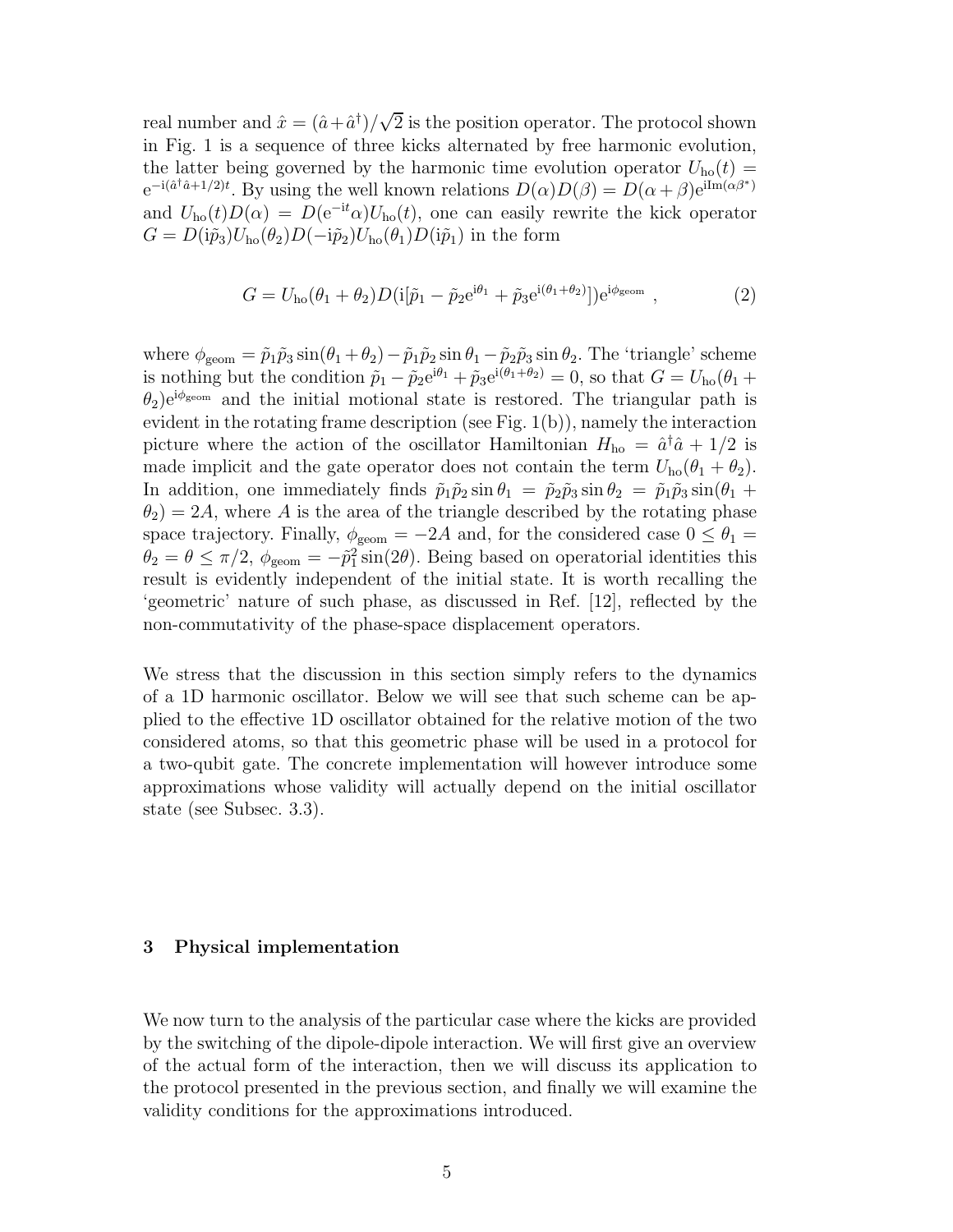

Fig. 2. Level scheme for the quantum phase gate. The internal state  $|g\rangle$  is coupled by the Rabi frequency  $\Omega$  to the Rydberg state  $|r\rangle$ . Since the state  $|e\rangle$  is unaffected by the laser, the dipole interaction arises only if both atoms are initially in the  $|g\rangle$ state. The harmonic trapping potential  $V_{|r\rangle}$  felt by the atoms in the Rydberg level  $|r\rangle$  is different from the potential  $V_{|g\rangle,|e\rangle}$  of the hyperfine levels  $|e\rangle$  and  $|g\rangle$ .

#### 3.1 The dipole-dipole interaction

We consider two atoms in two different one-dimensional harmonic wells with the same frequency  $\omega$ , separated by a distance  $x_0$ . This system can be thought of as an approximate description of two atoms sitting in different sites of a optical lattice or in distinct trap minima on an atom chip, where the dynamics transverse to the direction joining the atoms are completely frozen. We will come back on such an approximation in Subsec. 3.3. Each atom corresponds to one qubit, where two internal hyperfine atomic levels, which we call  $|q\rangle$  and  $|e\rangle$ , represent the logical states.

Assuming an underlying static electric field, the gate is performed by driving state-dependent transitions to Rydberg levels (see Fig. 2), switching on and off a dipole atom-atom interaction which allows to manipulate the global phase of the system, as described in Ref. [7]. Initially, each atom can be either in  $|g\rangle$  or  $|e\rangle$ . The internal state  $|g\rangle$  is coupled by a laser to a Rydberg state  $|r\rangle$ , where the transition  $|g\rangle \rightarrow |r\rangle$  is assumed to be obtained via a Doppler-free two-photon absorption, which suppresses any photon kick contribution and gives rise to an effective Rabi frequency  $\Omega$  (see Fig. 2). The state  $|e\rangle$  is instead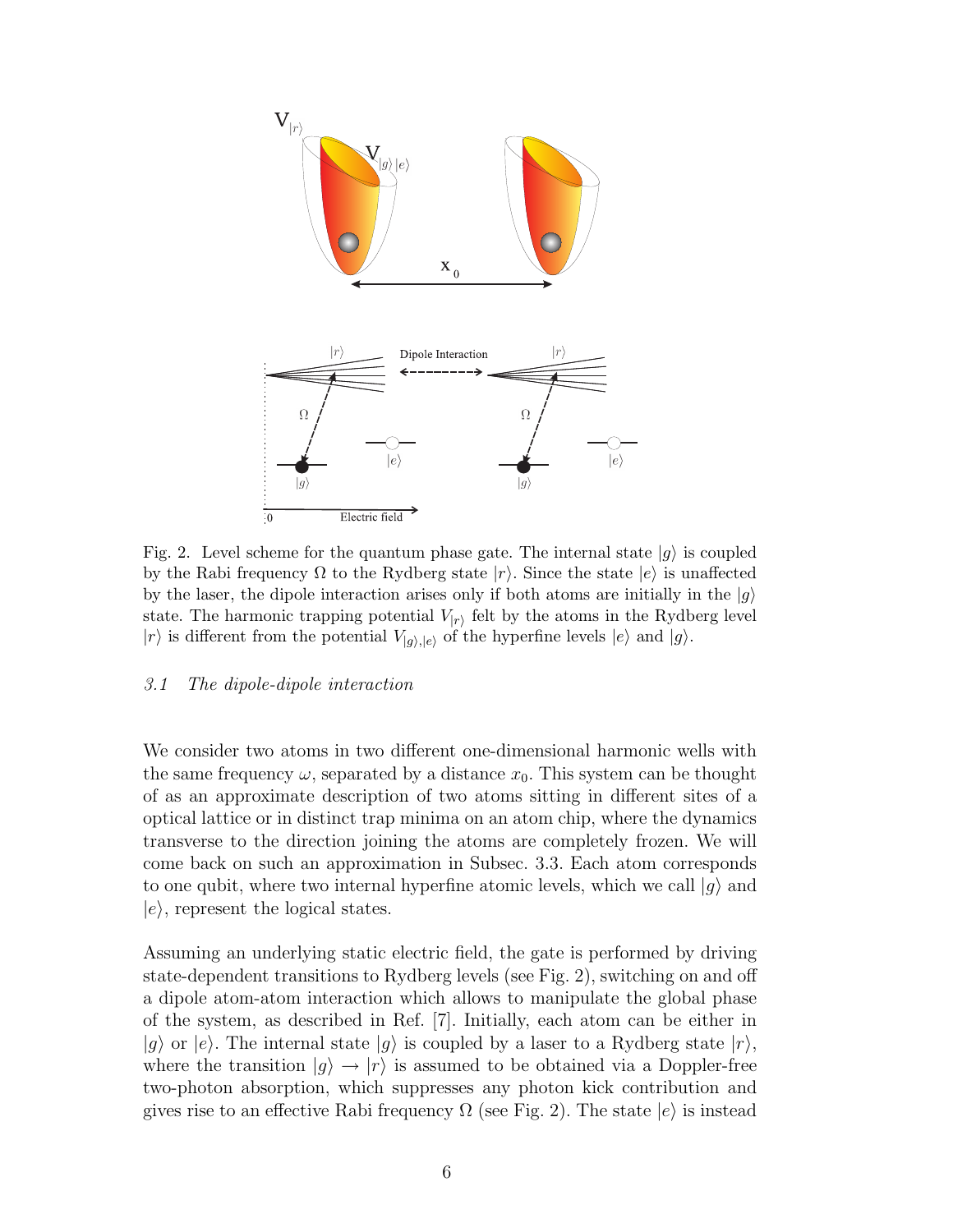fully decoupled from the Rydberg manifold. In this way, we switch on a dipoledipole interaction only when both atoms are initially in the internal state  $|g\rangle$ . This interaction is kept on for a very short time, after which the atoms are brought back to the  $|q\rangle$  states. While in the  $|r\rangle$  state, the atoms acquire a dynamical phase as well as a momentum shift (kick). Thus, repeating this procedure according to the scheme described in Sec. II, such a process realizes the phase gate (1), provided we undo the  $\pi$ -phase due to the Rabi flopping for the states  $|ge\rangle$  and  $|eg\rangle$ .

The Hamiltonian of the system without the laser coupling between the states  $|g\rangle$  and  $|r\rangle$  reads

$$
H = \sum_{i=1,2} \left[ \frac{p_i^2}{2m} + \frac{1}{2} m \omega^2 (x_i - x_{0i})^2 \right] (|g\rangle_i \langle g| + |e\rangle_i \langle e|)
$$
  
+ 
$$
\sum_{i=1,2} \left[ \frac{p_i^2}{2m} + \frac{1}{2} m \omega'^2 (x_i - x_{0i})^2 \right] |r\rangle_i \langle r|
$$
  
+ 
$$
V_{\text{dip}}(x_1 - x_2) |r\rangle_1 \langle r| \otimes |r\rangle_2 \langle r|
$$
 (3)

where we consider that the (harmonic) trapping potential is the same for the two hyperfine levels (frequency  $\omega$ ) and different for the Rydberg state (frequency  $\omega'$ ). The general 3D expression for the dipole-dipole interaction is

$$
V_{\rm dip}(\boldsymbol{r}) = \frac{1}{4\pi\epsilon_0} \left[ \frac{\boldsymbol{\mu}_1 \cdot \boldsymbol{\mu}_2}{|\boldsymbol{r}|^3} - 3 \frac{(\boldsymbol{\mu}_1 \cdot \boldsymbol{r})(\boldsymbol{\mu}_2 \cdot \boldsymbol{r})}{|\boldsymbol{r}|^5} \right] , \qquad (4)
$$

where  $\mu_1$ ,  $\mu_2$  are the dipole moments of the two atoms, which depend on the Rydberg level and the external electric field, and the 3D relative distance  $r$ reduces in our case to the 1D relative motion coordinate  $x = x_2 - x_1$ . In the Hamiltonian (3) m is the mass of the atoms and we take  $x_{02} - x_{01} = x_0$ , where  $x_0$  is the distance separating the two harmonic wells (see Fig. 2).

The possibility of exploiting this interaction to gain a non-trivial phase shift and effect a quantum gate has been suggested in Model A of Ref. [7]. In this scenario, during the interaction time  $\Delta t$ , the system acquires a dynamic phase  $u\Delta t$ , where u is the energy shift created by the dipole potential. However, in order to reproduce the truth table (1), one also has to ensure the restoring of the initial motional states, which are strongly affected by the non-negligible mechanical effects caused by the dipole interaction – and this is not straightforward in this scheme. To overcome this, in Ref. [7] a Model B has been introduced, where the strong dipole-dipole interaction is instead used to induce a dipole-blockade mechanism that still ensures state-dependent dynamics while actually avoiding mechanical back-action on the atomic motion.

An alternative solution can be achieved by controlling such strong mechanical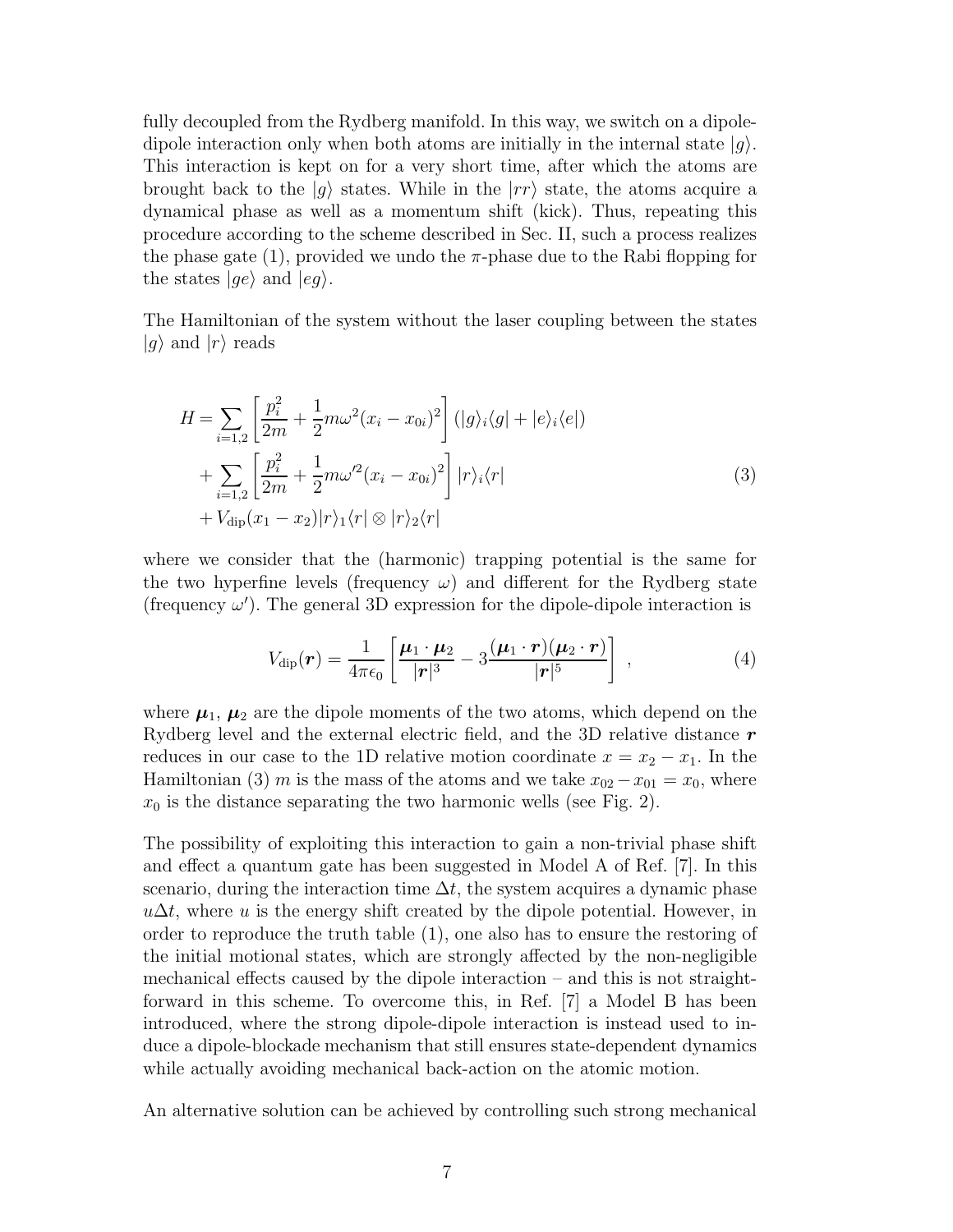effects to gain an additional geometrical phase, while at the same time bringing the system back to the initial motional configuration, similarly to the method proposed in Ref. [11].

In the following we will consider only two possible configurations for  $V_{\text{dip}}(x)$ : the repulsive case  $V_+(x) = \mu_1 \mu_2 / 4\pi \epsilon_0 x^3$ , corresponding to dipoles aligned in the direction orthogonal to the x-axis, and the attractive case  $V_-(x)$  =  $-2\mu_1\mu_2/4\pi\epsilon_0x^3 = -2V_+(x)$ , corresponding to dipoles parallel to the x-axis. This in principle could be achieved by rapidly changing the electric field orientation between subsequent laser pulses – although from a practical point of view it may be problematic to realize this on the time scales required here. A viable alternative would be to keep the external field fixed and excite the system to Rydberg states having differently oriented dipole moments, something that could be performed without requiring individual laser addressing of the atoms.

The expression of the dipole moment for Rydberg states is given by  $\mu_{1,2} =$  $(3/2)n_{1,2}q_{1,2}ea_0$  [14], where e is the electron charge,  $a_0$  is the Bohr radius, and  $n, q$  are quantum numbers which label the different states. The quantum number q obeys the relation  $q = n - 1 - |m|, n - 3 - |m|, ..., -(n - 1 - |m|)$ , where  $m$  is the magnetic quantum number. Typical values considered here (for  $^{87}$ Rb) are  $n_{1,2} = q_{1,2} + 1 = 50$ .

We prefer to work with dimensionless quantities by using the oscillator units of the harmonic potential with frequency  $\omega$ , felt by the atoms for most of the time. The dipole potential in particular can be rewritten as  $V_+/\hbar\omega =$  $\alpha_+^2/(x/a_{\text{ho}})^3$ , where  $\alpha_+^2 = (9/4)n_1q_1n_2q_2(\mu/m_e)/(a_{\text{ho}}/a_0)$ ,  $\mu = m/2$  is the reduced mass,  $m_e$  is the electron mass, and  $a_{\text{ho}} = \sqrt{\hbar/\mu\omega}$  is the harmonic oscillator length and then we put  $\hbar = \mu = a_{\text{ho}} = 1$ .

Note that in order to realize an ideal transition to the Rydberg state one needs the condition  $\Omega >> |V_{\pm}(x_0)|$ , i.e.,  $\Omega \gg 2\alpha_{+}^{2}/x_0^3$ , which is easily satisfied in all the cases of practical interest. Realistic values for the parameters are discussed in Subsec. 3.3.

We describe the action of the dipole potential arising when both atoms are in a Rydberg state by using an impulse approximation. We indeed assume that the dipole interaction is very strong compared to the harmonic trapping and that its duration is very short, so that the system undergoes a small displacement during this time and the corresponding harmonic potential contribution to the phase is negligible. Furthermore we separate the centre of mass and relative motion, where only the latter is affected by the dipole-dipole interaction. Due to the very short time spent by the atoms in the Rydberg state, we then consider the centre of mass motion to be completely unperturbed by the gate and will only examine the relative motion. For a short time interval  $\Delta t$  the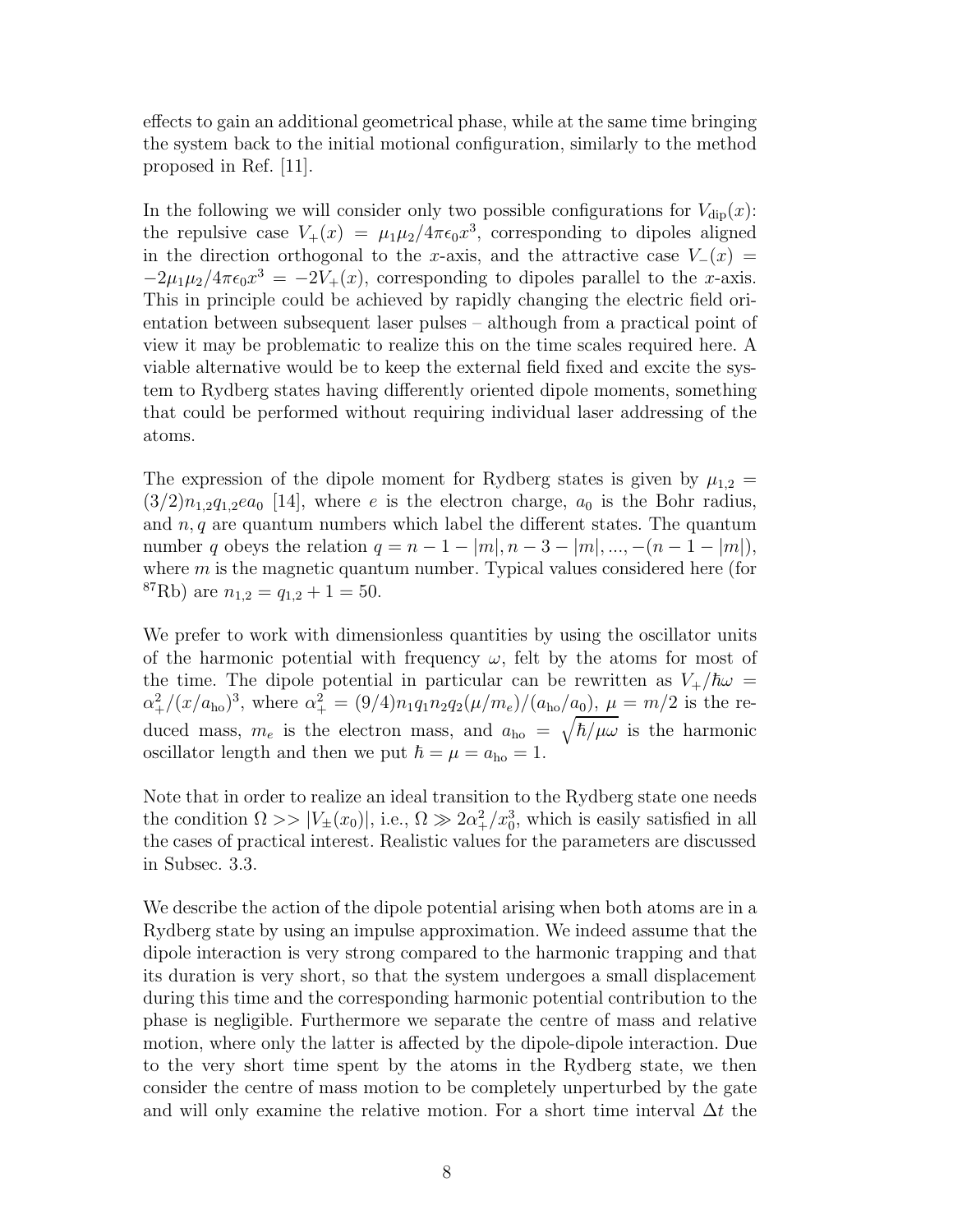relative motion time evolution operator can hence be approximated by

$$
U_{\Delta t} \simeq e^{-iV_{\text{dip}}(x)\Delta t} \;, \tag{5}
$$

where, in force of the impulse approximation, we dropped both the kinetic term and the harmonic oscillator potential. In addition, we expand the dipole potential around the centre  $x_0$  of the harmonic trap

$$
V_{\rm dip}(x) \simeq V_{\rm dip}(x_0) + V'_{\rm dip}(x_0)(x - x_0) , \qquad (6)
$$

where the prime denotes the first spatial derivative. The largest possible value of  $|x-x_0|$  is fixed by the extension of the relative motion wavefunction  $\psi$ . This can be quantified by the average position  $\langle x \rangle = \int x|\psi|^2 dx$  and the mean square length  $\langle \Delta x \rangle = \sqrt{\langle x^2 \rangle - \langle x \rangle^2}$ , so that the validity of the linear approximation (6) requires  $|x - x_0| \lesssim |\langle x \rangle - x_0| + \langle \Delta x \rangle \ll x_0$ . A full description of the consequences of the above conditions in terms of experimental parameters is given in Subsec. 3.3.

With the previous approximations the time evolution operator acquires the elementary form

$$
U_{\Delta t} \simeq e^{-iu\Delta t + i\Delta p(x - x_0)}, \qquad (7)
$$

where  $u = V_{\text{dip}}(x_0)$  is the zero-energy shift and the momentum transfer ('kick')  $\Delta p$  is simply given by the classical expression  $\Delta p = -V'(x_0)\Delta t$ .

## 3.2 The dynamical phase

The 'ideal' picture described in Section 2 can now be joined with the actual form of the kick dynamics. The phase space depicted in Fig. 1 will clearly correspond to the relative motion harmonic oscillator with frequency  $\omega$  (which scales to 1 in dimensionless units), whereas the kicks will be provided by the dipole potential. As previously discussed, in first approximation one has  $p_1 =$  $|V'_{+}(x_0)\Delta t_1|$  and  $p_2 = |V'_{-}(x_0)\Delta t_2|$ , i.e., the momentum transfers  $p_{1,2}$  require a finite (although very short, as far as  $V_{\text{dip}}$  is large) time  $\Delta t_{1,2}$ . In addition, since  $p_2 = 2p_1 \cos \theta$  and  $\frac{d}{dx} V'_{-}(x_0) = -2V'_{+}(x_0)$ , one has  $\Delta t_2 = \Delta t_1 \cos \theta$ . The total phase  $\phi$  gained by the system is the sum of the dynamical phase

<sup>&</sup>lt;sup>3</sup> One could improve this approximation by linearizing  $V_{\text{dip}}(x)$  around  $\langle x \rangle$  instead of  $x<sub>0</sub>$ . This, however, would make the calculation dependent on the initial motional state. A proper discussion of the corresponding procedure could be done within the optimal control technique.

 $4$  Here we assume that all the kicks are obtained by coupling the atoms to the same Rydberg state, choosing the simplest experimental situation where only one laser frequency is required. In principle, nothing prevents from using more complicated schemes which add further degrees of freedom to the protocol.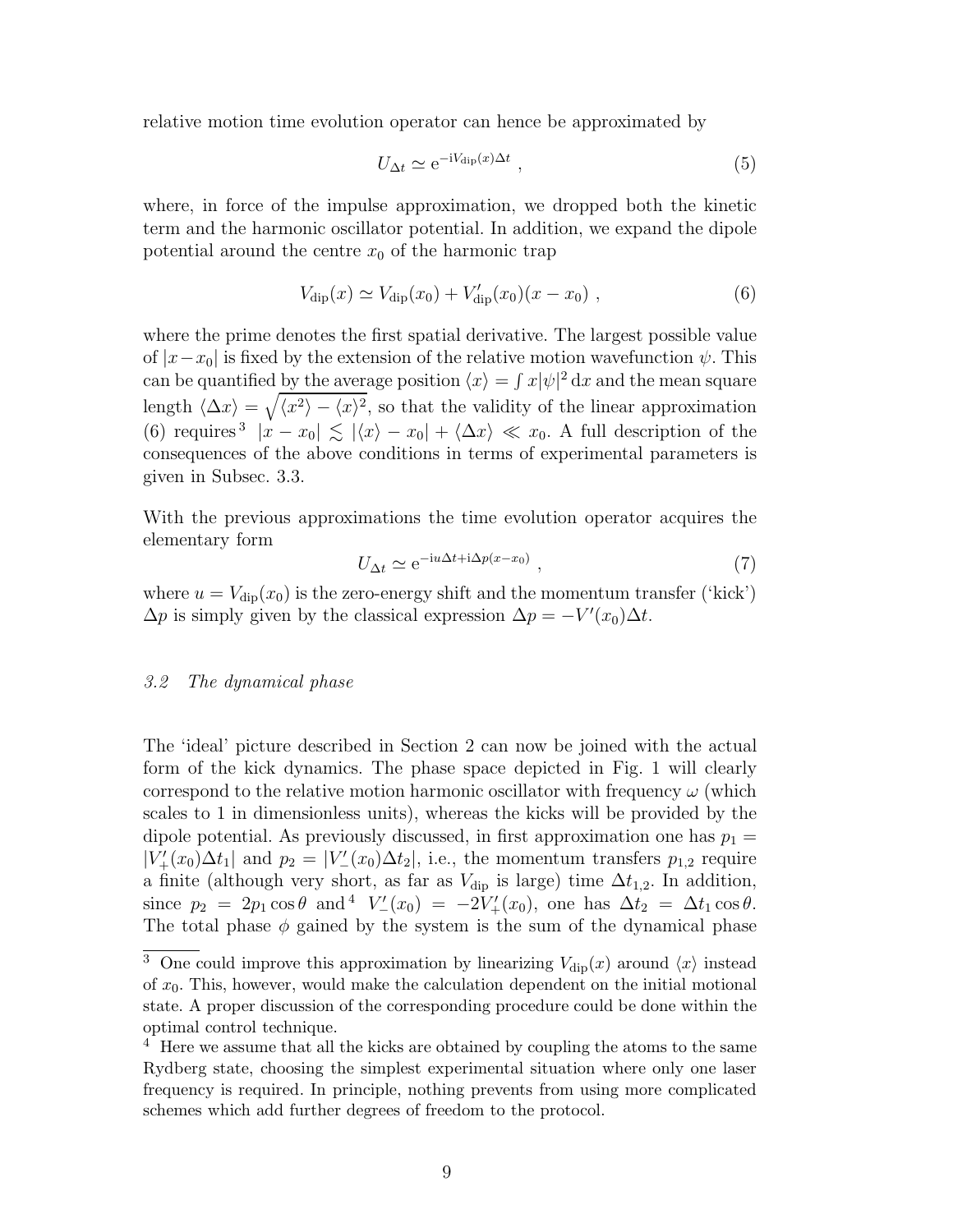$\phi_{\text{dyn}} = -[V_{+}(x_0)\Delta t_1 + V_{-}(x_0)\Delta t_2 + V_{+}(x_0)\Delta t_1] = -2V_{+}(x_0)\Delta t_1(1-\cos\theta)$  and the geometrical phase  $\phi_{\text{geom}}$ . Hence

$$
\phi = -2\frac{\alpha_+^2}{x_0^3} \Delta t_1 (1 - \cos \theta) - \frac{9}{2} \frac{\alpha_+^4}{x_0^8} \Delta t_1^2 \sin(2\theta) , \qquad (8)
$$

which can be solved to give

$$
\alpha_+^2 \Delta t_1 =
$$
\n
$$
\frac{2}{9} \frac{x_0^5}{\sin(2\theta)} \left[ \cos \theta - 1 + \sqrt{(\cos \theta - 1)^2 + \frac{9}{2} \frac{\sin(2\theta)}{x_0^2} |\phi|} \right].
$$
\n(9)

This allows to choose the proper combination of Rydberg quantum numbers and interaction time in order to achieve the desired phase. The full gate time required by the operation will be  $\tau = \Delta t_1(2 + \cos \theta) + 2\theta \sim 2\theta$ . It is also interesting to consider the fast quantum gate limit  $\theta \to 0$  where one easily finds  $\alpha_+^2 \Delta t_1 \sim (x_0^4/3)\sqrt{|\phi|/\theta}$ . This implies  $\phi_{\text{dyn}} \sim -(x_0/3)\theta^{3/2}\sqrt{|\phi|}$  and  $\phi_{\text{geom}} \sim \phi$ , which means that in this limit the global phase  $\phi$  is completely given by the geometrical contribution.

Let us stress again that the phase  $\phi$  will arise only if the atoms are initially in the  $|q\eta\rangle$  internal state, since otherwise the dipole potential is never switched on.

## 3.3 Validity of the employed approximations

Our impulse approximation (5) requires that, during the interaction time  $\Delta t$ , the action of the relative motion oscillator Hamiltonian  $H_0 = p^2/2 + (x-x_0)^2/2$ (we keep on using harmonic oscillator units) be negligible  $5$ . The contributions of the different terms in the Hamiltonian can be quantified at a given time by taking their expectation values on the corresponding state  $|\psi(t)\rangle$ . We therefore require

$$
\langle H_0 \rangle \ll |\langle V_{\text{dip}} \rangle| \tag{10}
$$

during the whole kick time  $\Delta t$ . However, from the point of view of the gate dynamics, it is also necessary to have

$$
\langle H_0 \rangle \Delta t \ll |\phi| \tag{11}
$$

since otherwise we should include such a contribution in the calculation of the dynamical phase  $\phi_{\text{dyn}}$ .

<sup>&</sup>lt;sup>5</sup> In this analysis we assume for simplicity that  $\omega$  and  $\omega'$  are of the same order [7].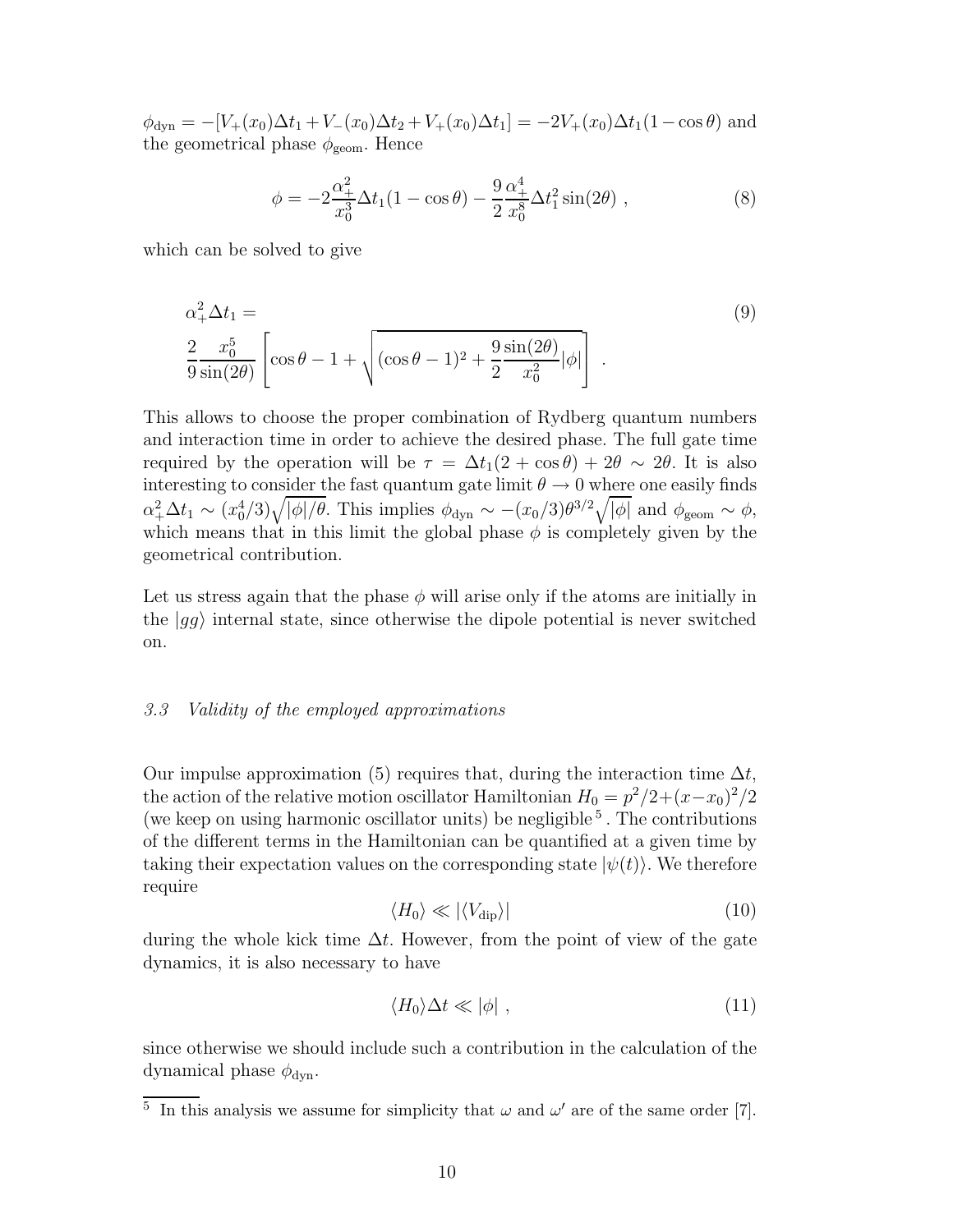Besides conditions (10) and (11), we also have to consider the validity requirements of the linear approximation (6), i.e., the condition

$$
|\langle x \rangle - x_0| + \langle \Delta x \rangle \ll x_0 , \qquad (12)
$$

necessary for the linearization of the dipole potential. Clearly, the explicit form of all the previous conditions depends on the states reached by the system during the dynamics of the kick scheme.

For example, if the system stays very close to the oscillator ground state during the whole gate time, one can estimate the above expectation values by using  $|\psi(t)\rangle = |0\rangle$ . In this case  $\langle H_0 \rangle = 1/2$ ,  $\langle x \rangle = x_0$  and  $\langle \Delta x \rangle = 1/\sqrt{2}$ . Linearization then requires  $x_0 \gg 1/\sqrt{2}$ , while, by assuming the validity of the latter condition, Eq. (10) reduces to  $1/2 \ll V_+(x_0)$ , which can be made explicit by evaluating  $V_+(x_0) = \alpha_+^2/x_0^3$  with Eq. (9). Eq. (11) is simply  $\Delta t \ll 2|\phi|$ .

Since we want our protocol to be independent of the initial motional state, it is interesting to find the conditions under which our approximations are applicable to a generic state not too far from the ground state. We therefore consider the case  $|\psi(t)\rangle = |\alpha(t)\rangle$ , where  $|\alpha(t)\rangle$  is a coherent state subject to the constraint  $|\alpha(t)| \leq R$ ,  $R > 0$ . Then, if the initial state of the system is the coherent state  $|\alpha(0)\rangle$ , the boundary R can be estimated within the ideal kick scheme, where  $|\alpha(t)| \leq |\alpha(0)| + \tilde{p}_1$ . Concerning the expectation values we have  $\langle H_0 \rangle = |\alpha|^2 + 1/2 \le R^2 + 1/2$ ,  $|\langle x - x_0 \rangle| = \sqrt{2} |\text{Re }\alpha| \le \sqrt{2}R$ , and still  $\langle \Delta x \rangle = 1/\sqrt{2}$ . If  $x_0 \gg \sqrt{2}R + 1/\sqrt{2}$  then the use of the linear approximation is legitimate and Eq. (10) becomes  $R^2 + 1/2 \ll V_+(x_0)$ , while Eq. (11) is  $(R^2 + 1/2)\Delta t \ll 2|\phi|.$ 

We explicitly evaluate these conditions for the most interesting case  $\alpha(0) = 0$ , where initially the system is in the oscillator ground state and hence  $R = \tilde{p}_1$  =  $(3/\sqrt{2})V_{+}(x_0)\Delta t_1/x_0$ . Qualitatively, fast gate performances require small values of  $\theta$ , while the linear approximation (6) needs large values of  $x_0$ . However large distances disfavour the impulse approximation (5), which is valid for strong dipole interactions. High Rydberg quantum numbers are then necessary to enhance the dipole moments. In order to study the interplay among the different parameters it is useful to consider Eq. (9) in the limits  $\theta \to 0$  and  $x_0 \rightarrow \infty$ . Then, it turns out that in all the cases of practical interest condition  $(10)$  is already implied by Eqs.  $(11)$  and  $(12)$ , so that one is left with only two conditions. In addition, the most stringent form of these requirements takes place in the  $\theta \to 0$  limit, where  $V_+(x_0)\Delta t_1 \sim (x_0/3)\sqrt{|\phi|/\theta}$ . In conclusion, the linearization condition (12) and Eq. (11) respectively reduce to

$$
x_0 \gg \sqrt{|\phi|/\theta} \tag{13}
$$

$$
\Delta t_1 \ll 2\theta \tag{14}
$$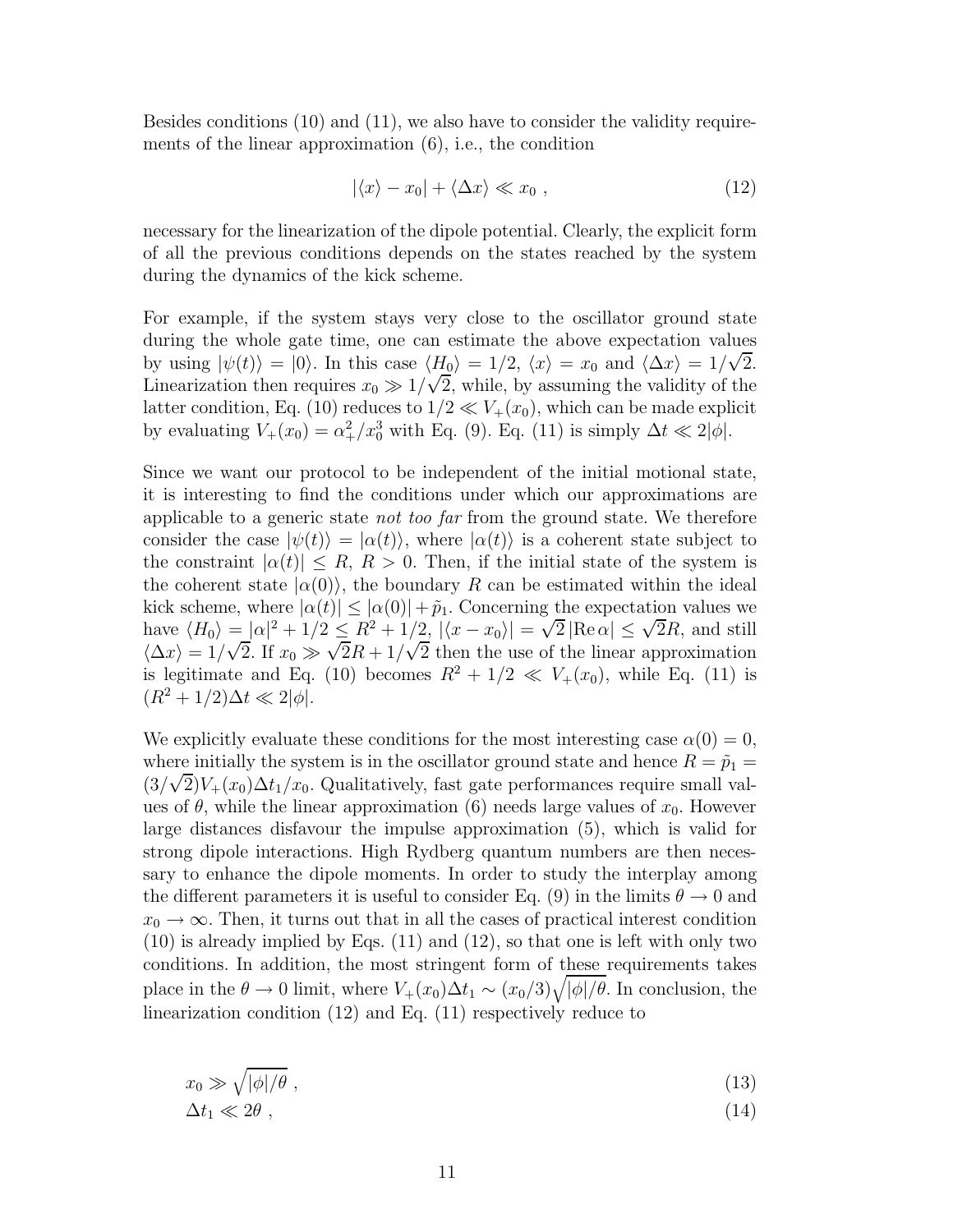#### valid in the fast-gate limit  $\theta \rightarrow 0$ .

The conditions (13-14) are actually rather demanding in terms of experimental parameters, even though certainly achievable. Assuming Eqs. (13) and (14) to be well satisfied by a factor of ten difference between the two terms of each inequality, so that  $x_0 = 10\sqrt{|\phi|/\theta}$  and  $\Delta t_1 = \theta/5$ , and recalling the  $\theta \to 0$  result  $\alpha_+^2 \sim (x_0^4/3\Delta t_1)\sqrt{|\phi|/\theta}$ , one gets  $\alpha_+^2 \sim (10^5/6\theta)(|\phi|/\theta)^{5/2}$ . Unfortunately,  $\alpha_+^2$  cannot be arbitrarily large. For example, for the case of <sup>87</sup>Rb atoms, where  $\mu = 87/2$  amu, with a harmonic frequency  $\omega = 2\pi \times 100$  KHz, so that  $(\mu/m_e)/(a_{\text{ho}}/a_0) = 86.8$ , by choosing the Rydberg quantum numbers  $n_{1,2} = q_{1,2} + 1 = 50$  one has  $\alpha_+^2 = 1.2 \times 10^9$ . Then, for  $|\phi| = \pi$  (equivalent to the C-NOT gate), the shortest gate-time obtainable within this rough upper bound for  $\alpha_+^2$  corresponds to  $\theta = [(10\sqrt{|\phi|})^5/6\alpha_+^2]^{2/7} = 0.09$ , i.e.,  $\tau \sim 0.03T_{\text{ho}}$ , where  $T_{\text{ho}} = 2\pi$  is the harmonic oscillator period. Notice also that, while the condition corresponding to Eq. (14),  $\Delta t_1 = \theta/5$ , can be easily satisfied experimentally, Eq. (13) for such a small value of  $\theta$  imposes a very large separation between the harmonic wells (in harmonic oscillator units), namely  $x_0 = 10\sqrt{|\phi|/\theta} = 58$ , significantly larger than the value corresponding to the typical distance between neighbouring sites in currently employed optical lattices (for example, for a laser wavelength of 800 nm, the above parameters yield  $x_0 = 8.3$ ). However, this requirement can be clearly relaxed by increasing the gate time (see the next section). Besides, there is the possibility of increasing  $x_0$  independently of the lattice spacing, e.g., by using superlattices or the methods discussed in Ref. [15].

In the final part of this section, we briefly discuss the validity of the onedimensional approximation (see also [7]). We assume a harmonic trapping also in the radial direction, with a frequency  $\omega_{\perp}$  and restore the dimensional units. The radial degrees of freedom could then be neglected if the level spacing  $\hbar\omega_1$  were much larger than all the other energy scales which come into play. Clearly, this is difficult to accomplish as far as one also needs large values of the frequency  $\omega$  along the x direction, necessary to increase the ratio  $x_0/a_{\text{ho}} \propto \sqrt{\omega}$ . However, provided each atom is sitting in the ground state of the corresponding harmonic well, the dimensionality does not play any role. Indeed, assuming the exact dipole polarization, the momentum transfer takes place only in the x direction and the gate dynamics is decoupled from the radial degrees of freedom, irrespectively of the value of  $\omega_{\perp}$ . In the case where the initial motional state significantly differs from the ground state, one instead has to compare  $\hbar\omega_{\perp}$  with  $\hbar\omega$  and with the component of the dipole potential affecting the radial motion, which is however smaller and smaller as the inter-well distance increases. Consequently, the validity condition of the linear approximation also favours the quenching of 3D effects, even though a quantitative analysis of this approximation would require a full description of the 3D dynamics, which is beyond the scope of this paper.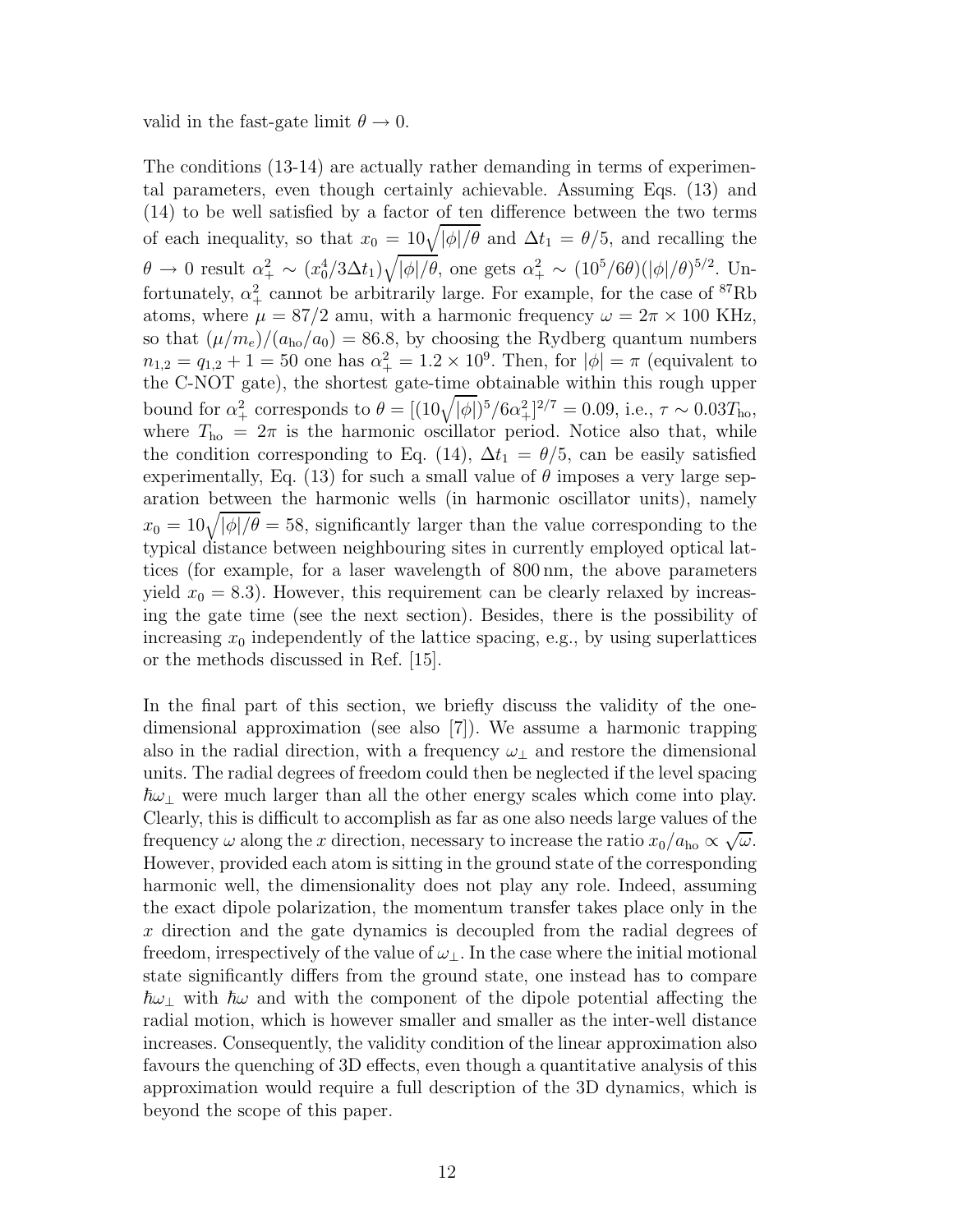#### 4 Fidelity analysis

We are now interested in considering possible error sources. The effects we take into account in the following are (i) contributions not included in the impulse and kick approximations, which are important when the validity conditions discussed in the previous section are not well satisfied, and (ii) anharmonic terms in the trapping potential. Notice that, since as far as our approximations are valid the model is independent of the initial motional state, finite 'temperature' (in a sense specified later) effects are actually included in the first point.

Note that in addition, as discussed in [7], minor error sources that are completely neglected here are the spontaneous emission and the black body radiation for the Rydberg state.

In our scheme atoms in different wells have a negligible overlap and can be considered distinguishable. In this case the gate fidelity can be defined as [16]

$$
F = \min_{\chi} \{ \text{Tr}_{\text{ext}} [\langle \tilde{\chi} | \mathcal{U}_{\tau}(|\chi\rangle\langle\chi| \otimes \rho_0) \mathcal{U}_{\tau}^{\dagger} | \tilde{\chi} \rangle] \}, \qquad (15)
$$

where  $\mathcal{U}_{\tau}$  is the unitary operator governing the evolution of the full system during a single gate operation,  $|\chi\rangle = \sum_{\alpha\beta} c_{\alpha\beta} |\alpha\beta\rangle$  is an arbitrary internal state of the two atoms with the normalization  $\sum_{\alpha\beta} |c_{\alpha\beta}|^2 = 1$ ,  $|\tilde{\chi}\rangle$  is the state given by the application of the ideal gate (1) to  $|\chi\rangle$ , and  $\rho_0$  is the initial density operator relative to the external degrees of freedom, over which the trace is taken. In our case, the external states are simply given by the motional states. Furthermore, since the centre of mass motion is unaffected by the gate, we can restrict the analysis to the relative motion  $6$ .

## 4.1 Fidelity for pure motional states

Let us consider the particular case  $\rho_0 = |k\rangle\langle k|$ , where  $|k\rangle$  are the eigenstates of the relative motion harmonic oscillator. This corresponds to assuming zero entropy, the system being in a pure state.

We can write the action of  $\mathcal{U}_{\tau}$  as

 $\overline{6}$  This is not generally true, e.g., if the atoms were in the internal state  $|er\rangle$  for a time comparable with the oscillator time scales.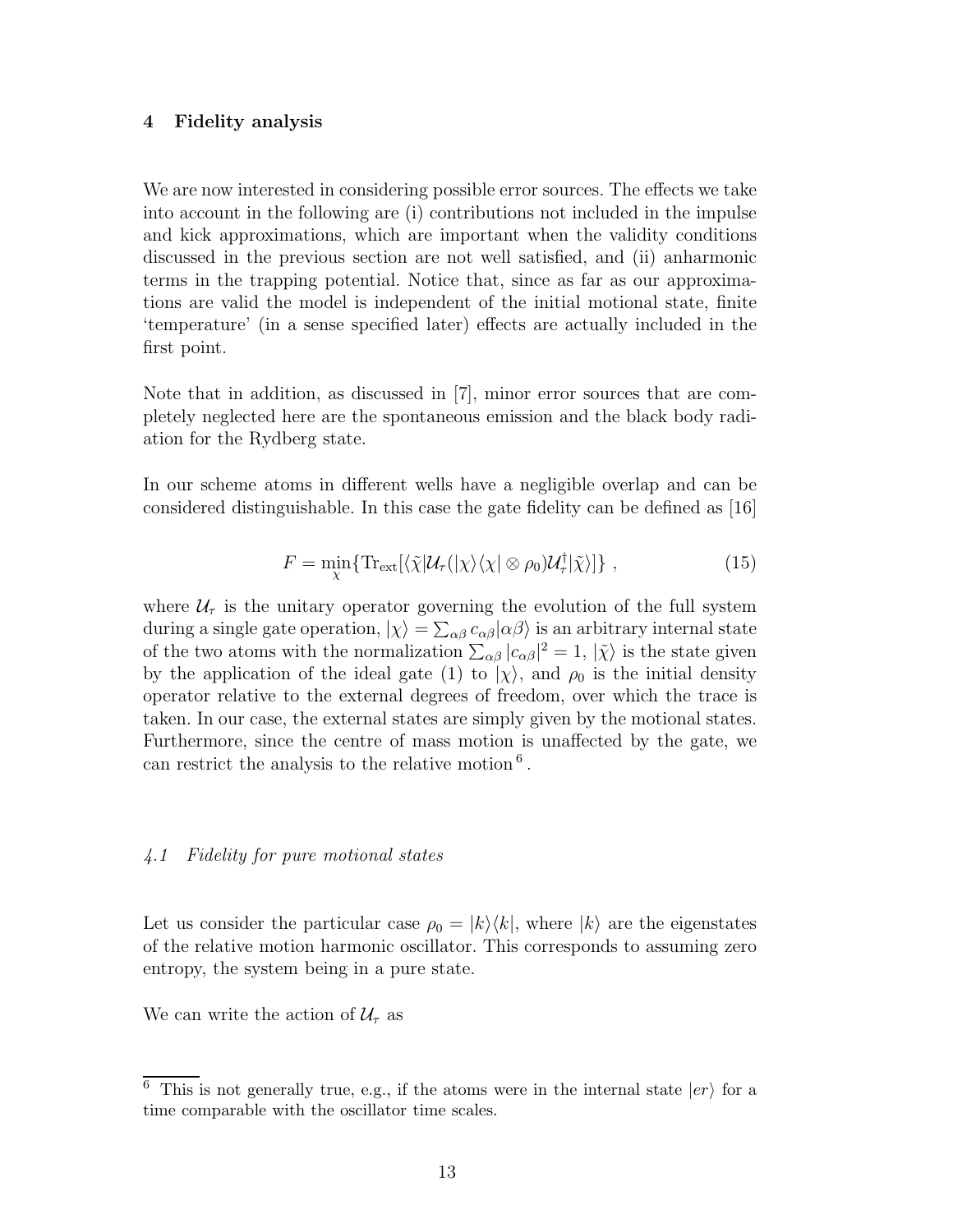

Fig. 3. Upper panel (a): fidelity  $F = (1+Re\langle \psi_{\text{id}}|\psi_{\text{num}}\rangle)/2$  as a function of the time  $\theta$ and the distance  $x_0$  (harmonic oscillator units), for  $|\phi| = \pi$  and  $\Delta t_1 = 10^{-4} \times 2\pi$ . The state  $|\psi_{\text{num}}\rangle$  is obtained by calculating numerically the full gate-dynamics (in the absence of anharmonic perturbations) for the state  $|gg\rangle \otimes |0\rangle$ , while the ideal state is simply  $|\psi_{\rm id}\rangle = e^{i\phi}|0\rangle$ . The contour lines drawn in the lower plane correspond to the fidelity values 0.9,0.99,0.999, while the thick line plots the relation  $x_0 = 10\sqrt{\pi/\theta}$ . Lower panel (b): same as (a) but in the presence of an anharmonic quartic term with  $\lambda = 10^{-2}$ .

$$
\mathcal{U}_{\tau}(|\chi\rangle \otimes |k\rangle) = \sum_{\alpha\beta} c_{\alpha\beta} |\alpha\beta\rangle \otimes |k\rangle e^{-i(k+1/2)\tau} +
$$
  
 
$$
+ c_{gg}|gg\rangle \otimes \sum_{k'} \alpha_{kk'} |k'\rangle e^{-i(k'+1/2)\tau} ,
$$
 (16)

where the primed summation does not contain the term  $\alpha\beta = gg$ , and  $\sum_{k'} |\alpha_{kk'}|^2 =$ 1. The explicit calculation then gives

$$
F_k = \min_{|c_{gg}|} \{ 1 + 2(1 - |c_{gg}|^2) |c_{gg}|^2 [\text{Re}(e^{i\phi}\alpha_{kk}^*) - 1] \} =
$$
  
= 
$$
\frac{1 + |\alpha_{kk}| \cos(\phi - \phi_{kk})}{2},
$$
 (17)

where  $\phi_{kk} = \arg \alpha_{kk}$  and  $e^{i\phi} \alpha_{kk}^* = \langle \psi_{\text{num}}(k) | \psi_{\text{id}}(k) \rangle$  is the overlap between  $|\psi_{\text{id}}(k)\rangle = e^{i\phi}|k\rangle$  and the final motional state obtained by applying the full gate dynamics to the state  $|gg\rangle \otimes |k\rangle$ .

We compute the zero-entropy fidelity in the good initialization case  $k = 0$ . In the ideal case where the impulse approximation is valid one has  $\alpha_{00} = e^{i\phi_{00}} =$  $e^{i\phi}$  and  $\alpha_{0k} = 0$  for  $k \geq 1$ .

In Fig. 3(a) we show the gate fidelity F when the protocol is applied to the motional ground state  $(k = 0)$ , as a function of the two most important parameters  $\theta$ ,  $x_0$ . This allows a direct comparison with the conditions discussed in Subsec. 3.3. The data are obtained by solving numerically the time dependent Schrödinger equation corresponding to the full kick dynamics applied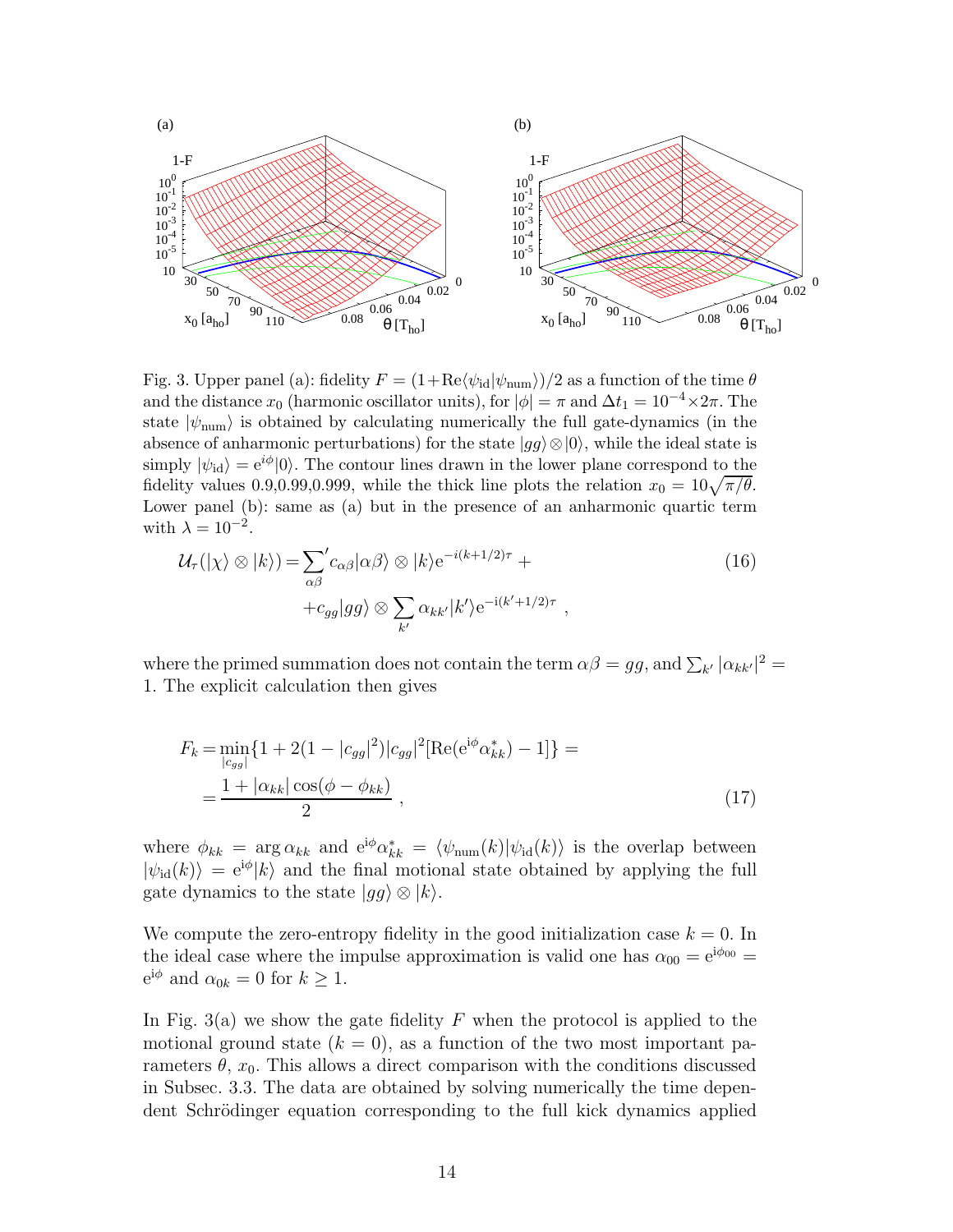to the oscillator ground state, for the case of purely harmonic trapping. The behaviour corresponding to Eq. (13) is also plotted, showing a qualitative agreement with the curves at constant fidelity. Indeed, for the considered parameters, Eq. (14) is always very well satisfied and the terms not included in the linear approximation are the main reason of discrepancy with respect to the ideal scheme.

In Fig. 3(b) we repeat the same analysis by adding to  $H_0$  an anharmonic term  $-\lambda(x-x_0)^4/2$ , corresponding to the first correction one would have for the square sinus potential of an optical lattice <sup>7</sup> . Only a very slight worsening of the fidelity is observed for the realistic value  $\lambda = 10^{-2}$ , showing that in practice the validity of the linear approximation is the crucial condition.

## 4.2 Finite temperature and entropy effects

In view of a realistic quantum computing scenario it is important to investigate the dependence of the gate performances on temperature. Indeed, in the course of the computational process the system is expected to undergo a certain heating – for example due to moving the atomic qubits around by shifting the optical lattice – which could in principle be limited by a periodic re-cooling of the qubits [17].

On the other side, atoms in optical lattices can be considered practically isolated from the environment, so that in the experimental setup considered here atoms do not easily thermalize. An alternative interesting quantity to study is hence given by entropy, whose value can be extracted from the density matrix of the system.

Let us first discuss the fidelity of the gate in the case where the density matrix of the relative motion is given by the canonical thermal distribution

$$
\rho_{\rm rel}(T) = 2 \sinh \frac{E_0}{k_B T} \sum_k e^{-E_k/k_B T} |k\rangle\langle k| \;, \tag{18}
$$

where T is the temperature,  $k_B$  is the Boltzmann constant, and  $E_k$  are the oscillator energies. The density operator satisfies the normalization  $\text{Tr}[\rho_{rel}(T)] =$ 1.

<sup>7</sup> Actually, the square sinus potential enters the single atom Hamiltonians. In this case it is not even possible to exactly separate the centre of mass and relative motion Hamiltonians. Such decoupling is indeed a peculiar property of the harmonic potential. However, the quartic correction can be used as a crude test of anharmonic effects.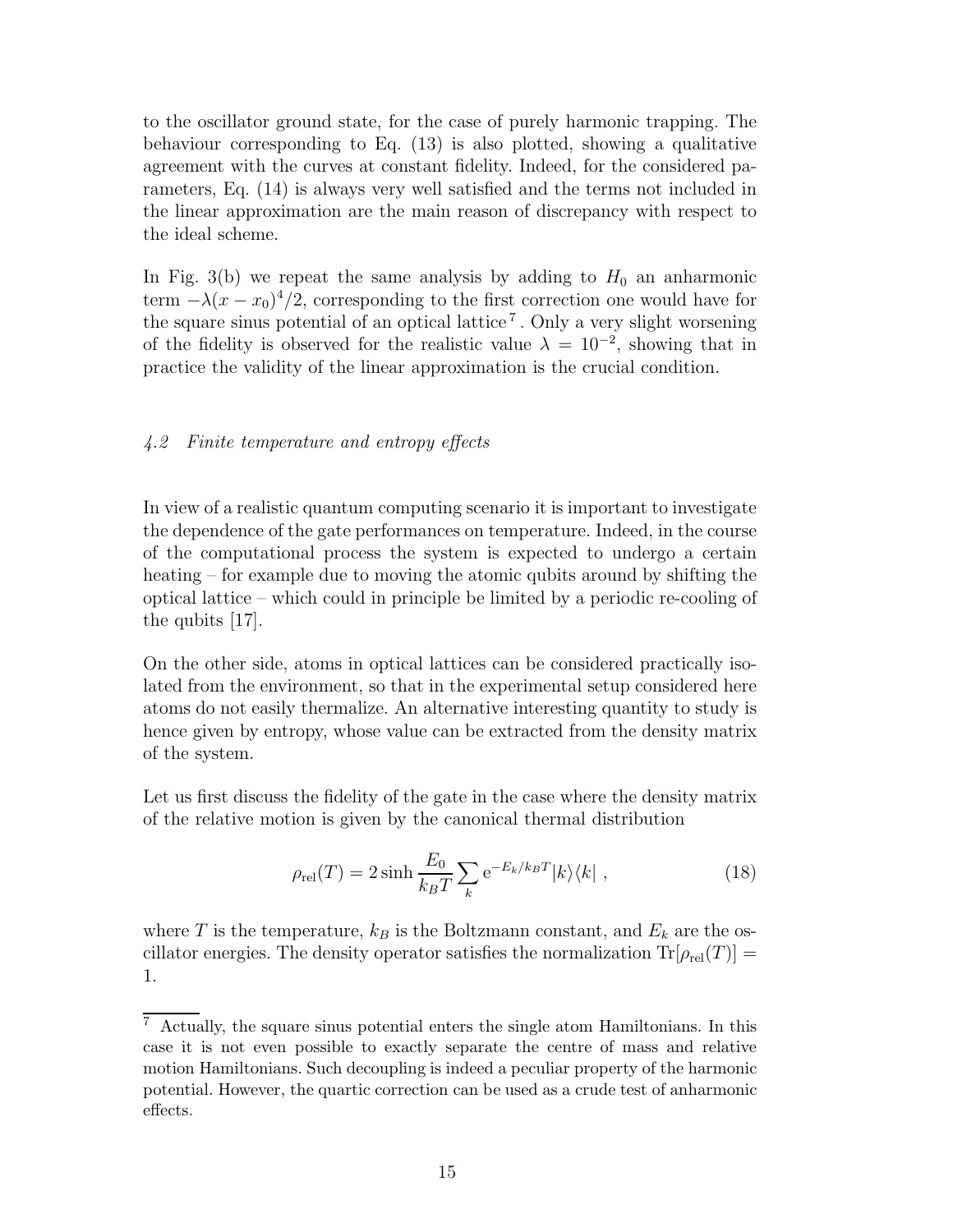

Fig. 4. Temperature dependence of the fidelity ( $|\phi| = \pi$ ,  $\Delta t_1 = 10^{-4}T_{\text{ho}}$ ,  $\lambda = 0$ ). Curves from top to bottom correspond to  $\theta = 0.05T_{\text{ho}}$ ,  $x_0 = 20$  (solid line),  $\theta = 0.05T_{\text{ho}}$ ,  $x_0 = 40$  (dashed line),  $\theta = 0.1T_{\text{ho}}$ ,  $x_0 = 20$  (dotted line),  $\theta = 0.1T_{\text{ho}}$ ,  $x_0 = 40$  (dot-dashed line).

By substituting  $\rho_0 = \rho_{rel}(T)$  into Eq. (15), the fidelity of the finite temperature motional state is found to be

$$
F = 2\sinh\frac{E_0}{k_B T} \sum_k e^{-E_k/k_B T} F_k \t\t(19)
$$

where  $F_k$  is given in Eq. (17). The resulting behaviour for reasonable values of the (purely harmonic,  $\lambda = 0$ ) trap parameters is reported in Fig. 4. Notice that current experimental techniques allow to cool the system much below the highest temperature considered in the figure (which is three times the temperature defined by the oscillator energy). In the numerical calculation, for each considered temperature the density matrix is constructed by including in Eq. (18) all the eigenstates up to at least  $E_k = 5k_BT$ . It is worth mentioning that the presence of anharmonicities in the trapping potential can worsen the large temperature behaviour of the curves shown in Fig. 4. Indeed, higher oscillator states, having a larger spatial extension, are more sensitive to deviations from the quadratic confinement. However, for a quartic term with  $\lambda = 10^{-2}$  (see previous subsection) and the parameters of Fig. 4 this becomes important only for  $k_BT \gtrsim 3$  (corresponding to the mean occupation number  $k \sim 2.5$ ).

As anticipated above, it also useful to look at the entropy increase caused by the gate evolution. In fact, even if the very first initialization was perfectly done, i.e.,  $\rho_0 = |0\rangle\langle 0|$ , after a certain number of operations one expects the system to be in a superposition of excited motional states. As shown by Eq. (16), already after a single 2-qubit gate the system is left in a non-trivial, entangled state of the internal and external degrees of freedom, which will spoil to some extent a successive application of the phase gate. Clearly, for the gate to make sense this must be a small effect, which is guaranteed by fidelity values close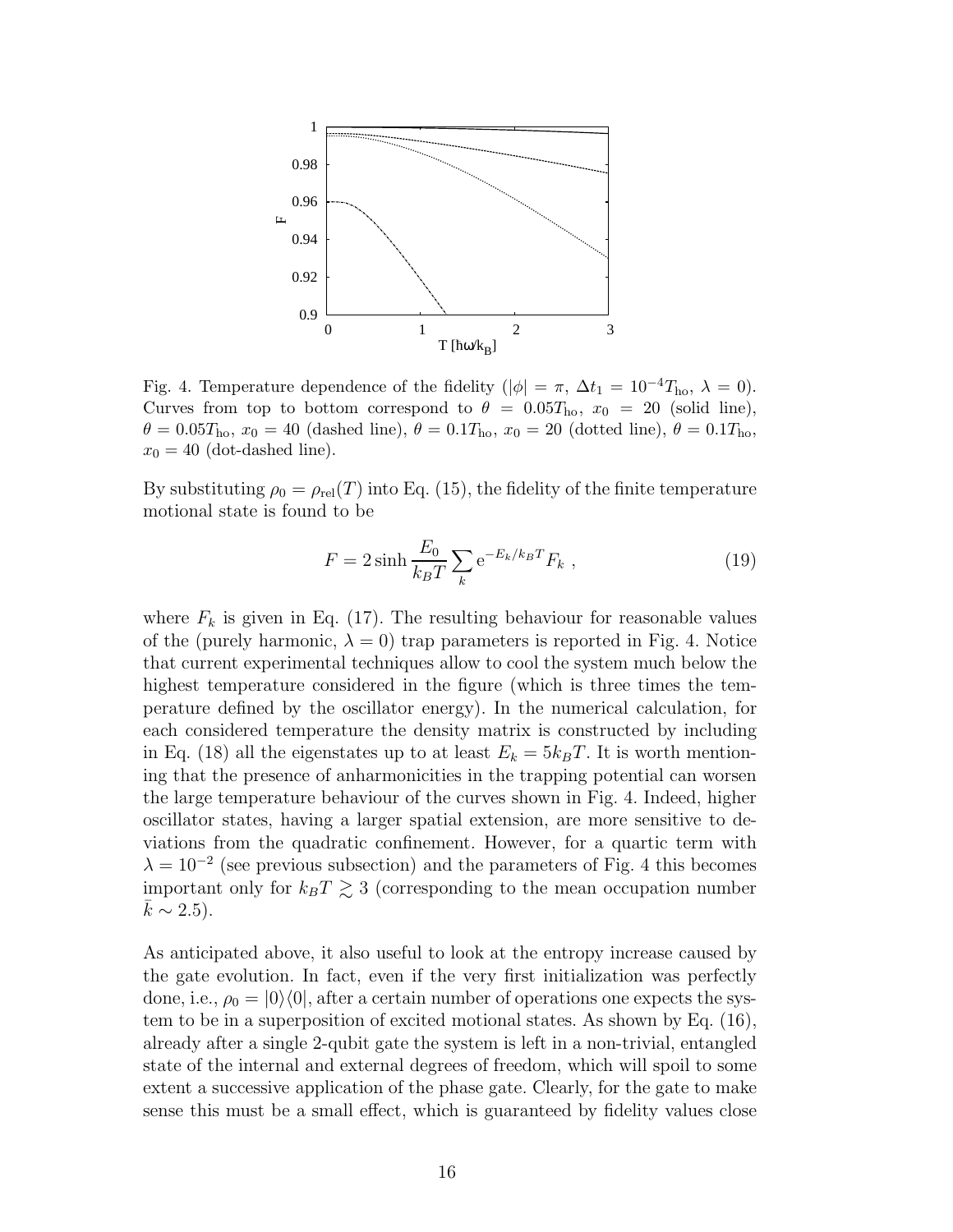

Fig. 5. Entropy S (in units of  $k_B$ ) as a function of the number of cycles N for  $|\phi| = \pi$  and  $\Delta t_1 = 10^{-4}T_{\text{ho}}$ . The considered trapping potential is the purely harmonic ( $\lambda = 0$ ) and the remaining parameters are (A)  $\theta = 0.05T_{\text{ho}}$ ,  $x_0 = 20$ , (B)  $\theta = 0.05T_{\text{ho}}, x_0 = 40$ , (C)  $\theta = 0.1T_{\text{ho}}, x_0 = 20$ , (D)  $\theta = 0.1T_{\text{ho}}, x_0 = 40$ .

to 1. Qualitatively, it is also interesting to see which is the fidelity for the finite entropy states arising from repeated executions of the gate operation. Indeed, although in practice computation would not involve always the same two qubits, this gives an idea of the propagation of the gate error.

Concretely, if we start with the system in the product state  $|\Psi\rangle = |\chi\rangle \otimes |0\rangle$ , with the same notation as in the previous subsection, after  $N$  gate operations  $|\Psi\rangle$  is transformed into the N-step state  $|\Psi(N\tau)\rangle = c_{gg}|gg\rangle \otimes \sum_k \alpha_{0k}(N\tau)|k\rangle e^{-i(k+1/2)N\tau} +$  $(c_{ge}|ge\rangle + c_{eg}|eg\rangle + c_{ee}|ee\rangle) \otimes |0\rangle e^{-iN\tau/2}$ . For simplicity, we consider the case  $c_{gg} = 1$  and construct a relative motion density matrix with the N-step coefficients  $\alpha_k(N\tau)$ 

$$
\rho_{\rm rel}(N) = \sum_{k} |\alpha_{0k}(N\tau)|^2 |k\rangle\langle k| \ . \tag{20}
$$

The entropy is  $S = -k_B \text{Tr}[\rho_{rel}(N) \ln \rho_{rel}(N)]$ , where the trace can be calculated summing over all the eigenvalues, already explicit in the diagonal form of Eq. (20).

The entropy behaviour as a function of the number of gate cycles is plotted for reasonable parameters in Fig. 5. In the numerical calculation the entropy is extracted by projecting the time-evolved state onto the harmonic oscillator eigenstates  $|n\rangle$ . All the eigenstates up to  $n = 25$  are included, much more than required for the considered parameters, ensuring that the normalization is always preserved. The maximum (numerical) entropy is  $S/k_B = \ln n \sim$ 3.2. Note the periodic behaviour of the entropy: its value does not increase arbitrarily. Indeed, after a given number of cycles one has a revival of the initial state (i.e., only the relative motion ground state is occupied). This is true only for reasonable parameters: for parameters which yield a bad gate fidelity one does not have this revival and the entropy increases monotonically.

As an estimate of the fidelity due to a non-zero entropy motional state we use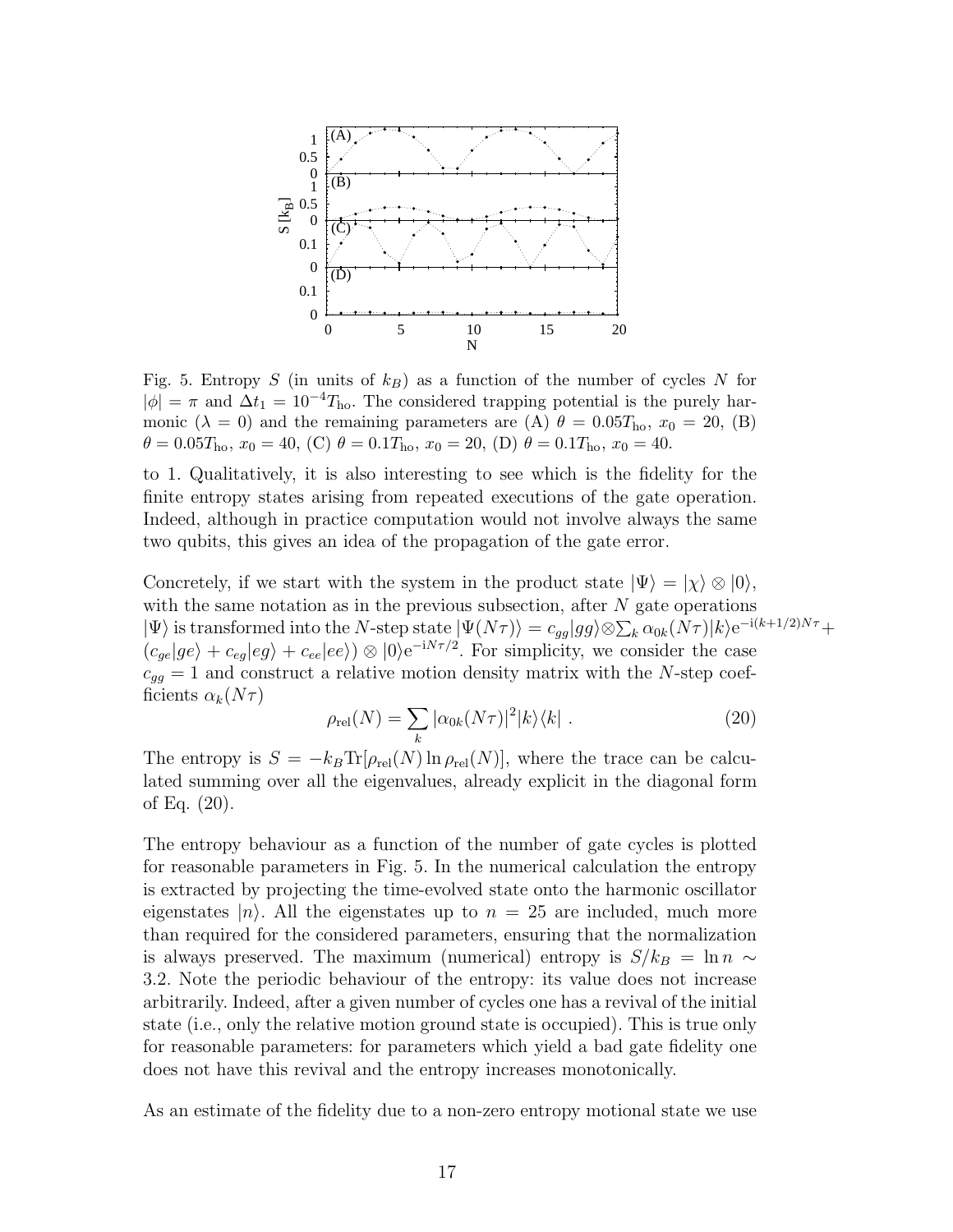|            | $\theta = 0.05 T_{\text{ho}}$ | $\theta = 0.1 T_{\text{ho}}$ |
|------------|-------------------------------|------------------------------|
|            | $F_0 = 0.9601$                | $F_0 = 0.9952$               |
| $x_0 = 20$ | $F(N = 4) = 0.8889$           | $F(N = 2) = 0.9946$          |
|            | $S(N = 4) = 1.32$             | $S(N = 2) = 0.19$            |
|            | $F_0 = 0.9964$                | $F_0 = 0.9998$               |
| $x_0 = 40$ | $F(N = 4) = 0.9956$           | $F(N = 2) = 0.9998$          |
|            | $S(N = 4) = 0.39$             | $S(N = 4) = 0.01$            |

Table 1

Fidelity of a single gate execution at different entropy values for the same parameters as in Fig. 5.  $F_0$  is the fidelity calculated for the matrix  $|\chi\rangle\langle\chi|\otimes|0\rangle\langle0|$  (zero entropy), while  $F(N)$  for the matrix  $|\chi\rangle\langle\chi| \otimes \rho_{rel}(N)$ . The entropy  $S(N)$  is the same shown in Fig. 5.

Eq. (15) with  $\rho_0 = |\chi\rangle\langle\chi| \otimes \rho_{rel}(N)$ . The calculation now gives

$$
F = \sum_{k} |\alpha_{0k}(N\tau)|^2 F_k , \qquad (21)
$$

and the corresponding results for some relevant values of N are reported in Table 1, showing that the fidelity is not affected very much by the considered process. Indeed, for the used parameters the coefficients  $|\alpha_{0k}(N\tau)|^2$  entering Eq.  $(20)$  decay very rapidly by increasing k. In other terms, although not directly comparable to the canonical distribution (18), the population of the first few states shows a behaviour corresponding to  $k_B T \ll 1$  (in harmonic oscillator units). As a consequence, we also notice that the small anharmonicity  $(\lambda = 10^{-2})$  previously considered does not alter significantly the results presented in Table 1 for the purely harmonic case.

#### 5 Conclusions and outlook

In this paper we aimed at applying the method of coherent control of twobody dynamics, already proposed in [11] as a means for obtaining fast, highfidelity quantum gates with ions, to the case of Rydberg-excited atoms. We found that the method works well in a realistic situation with a simple threepulse sequence that allows for obtaining a two-qubit control-phase gate with a fidelity bigger than 99.9% in a fraction of the trap period for presently achievable experimental parameters. While the ideal scheme at the basis of the gate is completely independent of the initial motional state of the atoms, the approximations employed to treat the dipole-dipole interaction introduce deviations which worsen the gate performance for motional states different from the ground state. We then analyze the effect of errors in the preparation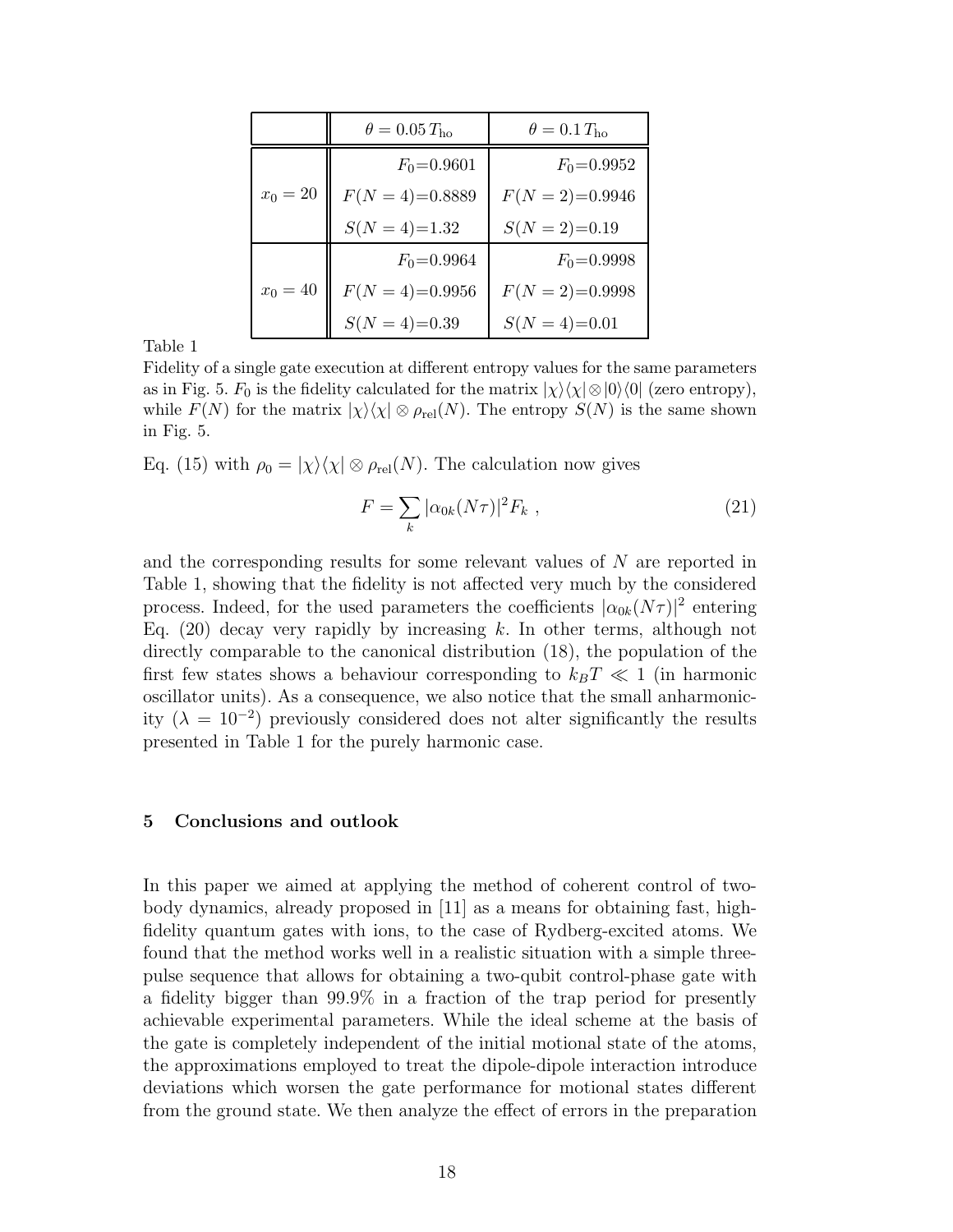of the motional state in terms of temperature and entropy. For parameters reasonably close to the ones optimized for high fidelity, the temperature of the initial state is found to significantly affect the gate quality only for relatively large values, comparable with the oscillator energy of the trapping potential. In addition, the entropy of the evolved state obtained from repeated applications of the gate to the same two qubits does not increase indefinitely with the number of operations, but it rather oscillates in a quite regular fashion, exhibiting full ground-state revivals after a few gate iterations. This is likely to depend on symmetries in the underlying evolution, evidenced by the trivial iteration of the gate on the same two qubits. Even though the latter analysis does not convey much information on a real quantum algorithm, which typically involves many gates between different qubits, it would be interesting to study the possibility that similar recurrences emerge over more complex gate sequences. In this case, indeed, optimization could be done not only at the level of a single quantum gate, but also on a broader time scale involving "blocks" of subsequent gates, in the sense of tailoring each gate's parameters in order to minimize the system entropy after a given gate sequence. A deeper understanding of this aspect is still missing, as it goes beyond the scope of the present work, and shall be the subject of future investigations.

Let us finally comment on a possible alternative implementation of the phasespace displacements which allow to acquire the geometrical phase. Indeed, the momentum shifts obtained from the dipole kicks could in principle be substituted by spatial shifts, straightforwardly realizable by displacing the centre of the harmonic oscillator potential, provided that one manages to properly design the spin dependency of the trapping potential [18].

# Acknowledgements

This work was partially supported by the European Commission under Contracts No. IST-2001-38863 (ACQP), FP6-013501-OLAQUI, FP6-015714-SCALA, and by the National Science Foundation through a grant for the Institute for Theoretical Atomic, Molecular and Optical Physics at Harvard University and Smithsonian Astrophysical Observatory. Work at the University of Innsbruck is supported by the Austrian National Science Foundation and the EU projects.

# References

[1] B. Shore, The Theory of Coherent Atomic Excitation, Vol. 2, Wiley-Interscience (1990).